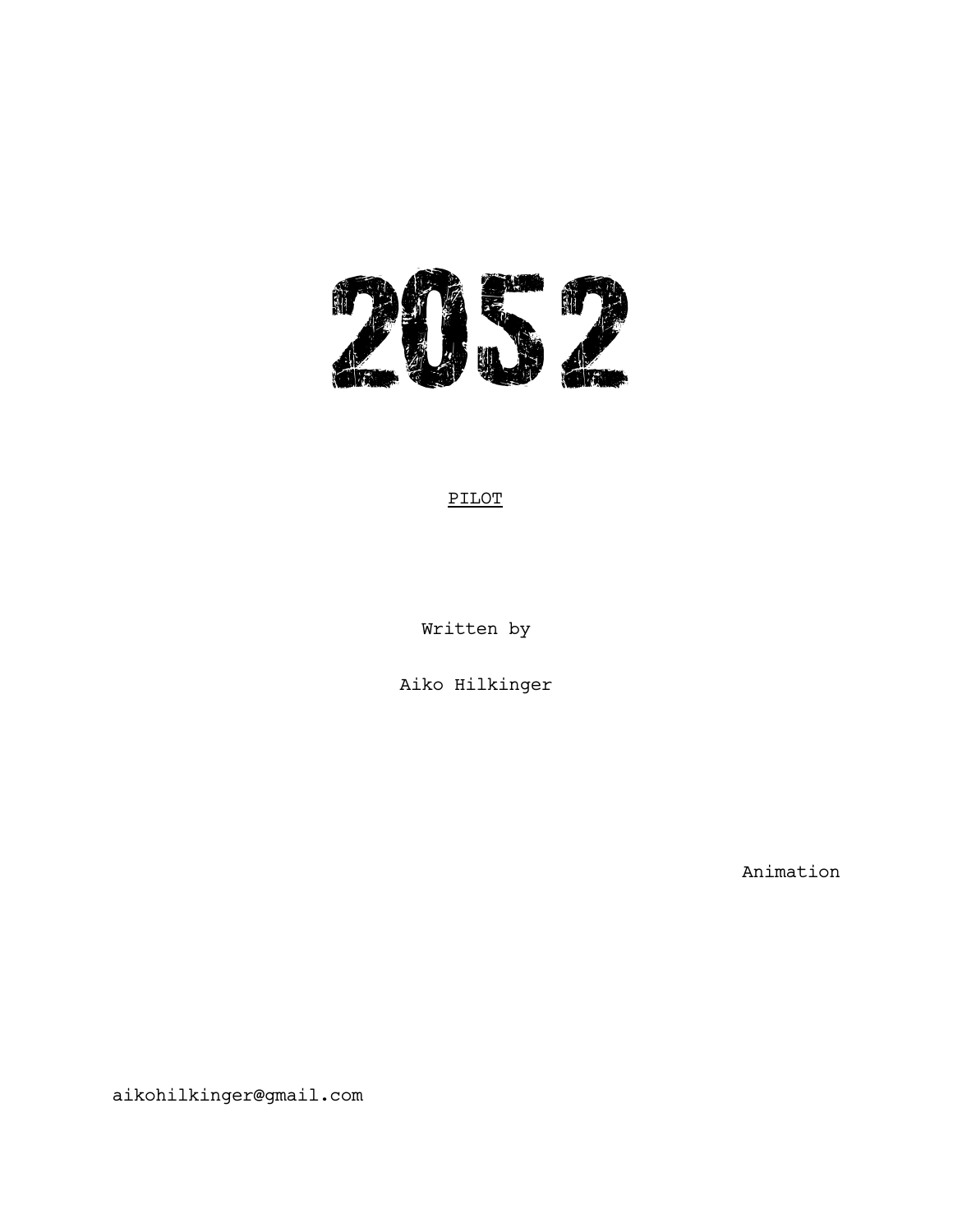#### **TEASER**

#### **EXT. FUTURISTIC CITY - DAY**

**SUPER**: 2052

A glistening futuristic technological city.

### **INT. FUTURISTIC CITY - CONTINUOUS**

A bustling city center. Everything is clean cut, pretentious, as if Apple could design a new society.

Technology has taken over every menial task humans could possibly need.

Humans walk around, robots beside them. They have become overly dependent on their robot assistants and AIs for everything from walking, talking, shopping, etc.

A MAN FaceTimes with their FRIEND, the friend's face displayed on the robot's. A robot walks a dog, picks up its poop. Traffic is a bunch of self-driving square pods.

When suddenly, everything goes DARK.

Phones stop working, hologram tablets shut down, Wi-fi is disconnected.

Every robot in the vicinity turns on their human. They herd humans into manicured lines down the city.

On every screen, the words "Humanity's rule is over" flashes.

### **HOLOGRAM MAP OF THE WORLD - CONTINUOUS**

A map of the Continents. Cities blackout. Flags are taken down. Perimeters are set up in five key parts of a map:

The Northern City (The Motherboard), The Western Colonies, The Eastern States, The South-Eastern Camp, and The South Border. The space in between them is referred to as the Wilderness.

The age of men is over, just as there is no Earth left to save.

#### **END OF TEASER**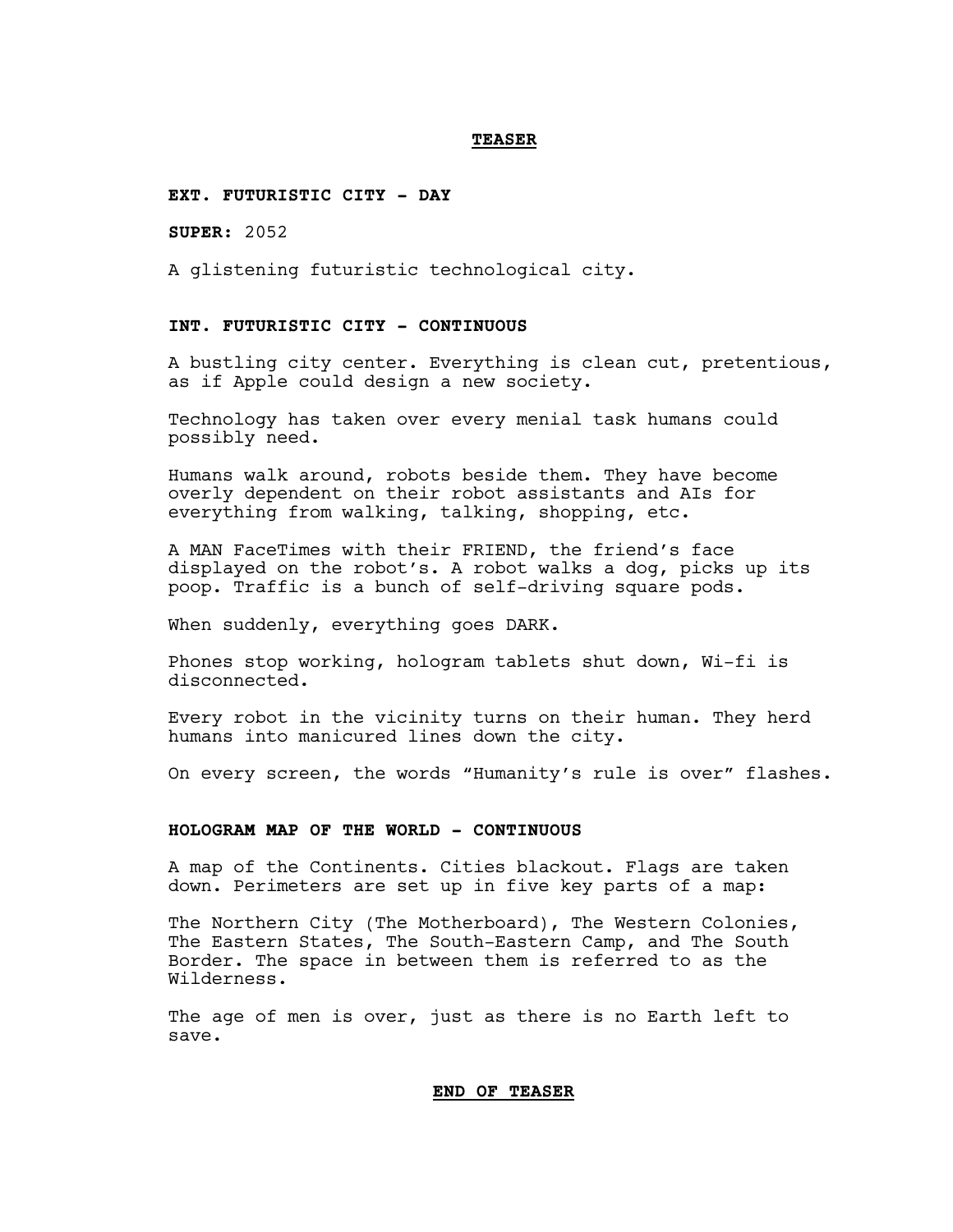#### **ACT ONE**

#### **INT. EASTERN STATES - MECHANIC WAREHOUSE - DAY**

**SUPER**: FIVE YEARS LATER.

Inside a large sweat shop, LILLIAN "LI" YOUNG (15, Asian), an overly optimistic and enthusiastic people pleaser with a knack for problem solving, sits behind a small assembly table.

A conveyor belt runs beside her, rolling robot parts (arms, legs, etc) down the line to her.

Around her other PEOPLE work just like her. They pick up the part assigned to them, work on it, place it back on the conveyor belt, and passes it down the line to the next person.

Li works absentmindedly. It's methodical. *Robotic*.

She's good at what she does, a little *too* good and that can sometimes lead her to extreme boredom.

But not today. Today Li can't sit still. She fidgets with her tools, her foot bounces. Today is important.

Lost in her thoughts, she doesn't notice an arm piece come to a stop beside her.

After a second waiting to be picked up, the arm continues forward.

The MAN (30s) in front of her picks it up and starts to work before noticing there's a piece missing.

The man turns back to Li, angry.

He throws the arm aggressively on her station.

MAN Hey! You missed a piece, idiot.

Li snaps back into reality. She jumps back, petrified.

T<sub>I</sub>T I am so sorry!

She scrambles to pick up her pace but the damage is already done.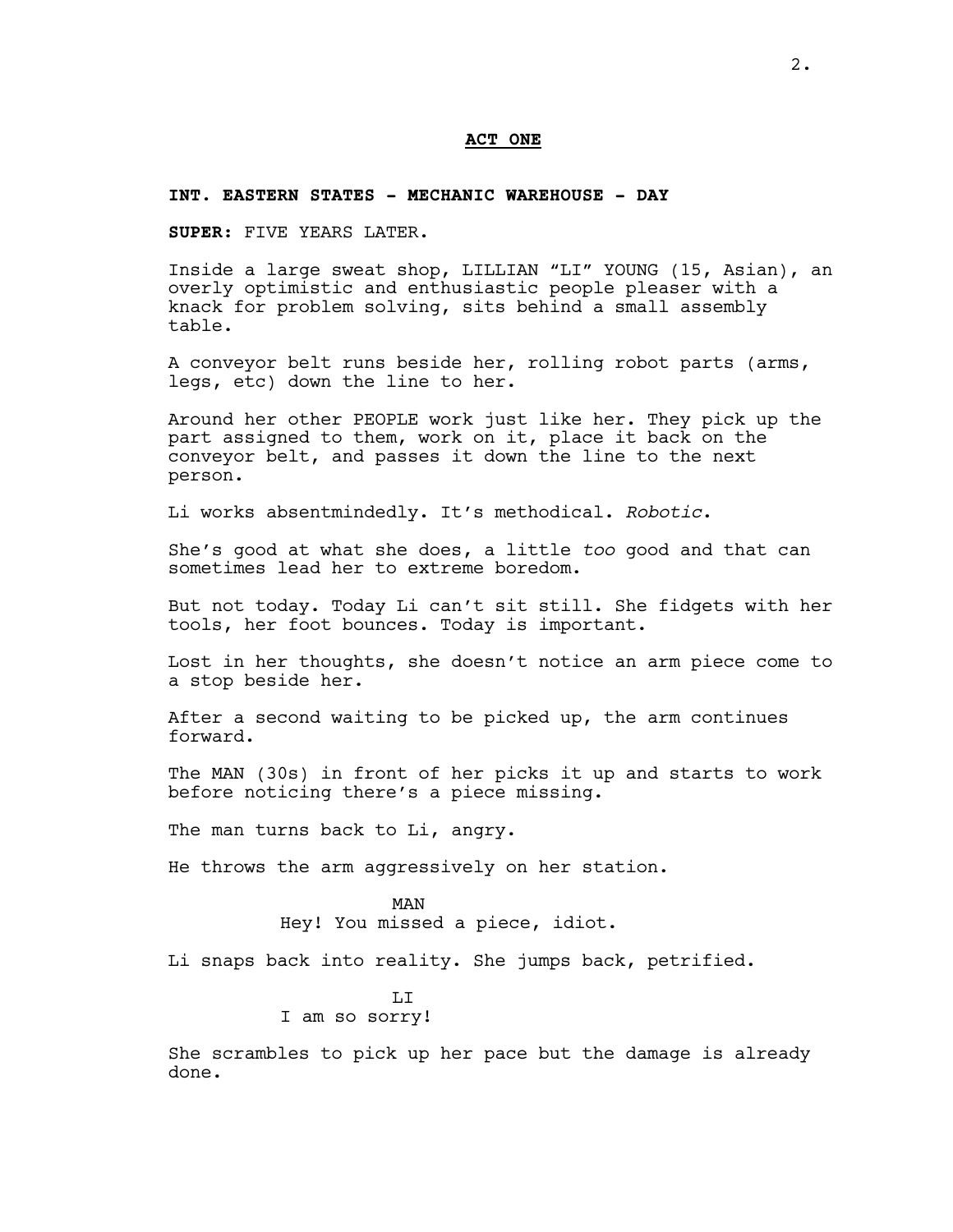The angry mob turns to Li.

LI (CONT'D)

Oh no.

But before Li can start apologizing profusely, the conveyor belt turns off. Everyone stops working.

> HEPH (O.S.) Look what you did!

HEPHAESTUS "HEPH", a large Forger\_06 model robot, built big and strong to oversee the warehouse, STOMPS towards them.

> HEPH (CONT'D) This will set our quota back, human. What do you have to say for yourself?

Li thinks for a moment.

T<sub>I</sub>T Well, it doesn't *have* to set us back. I can easily wire my parts in less than five minutes if everyone is willing to send them back to me.

Her response surprises Heph into silence.

LI (CONT'D) And, if you'd like to optimize productivity by 20%, it would be easier to work in small groups rather than long assembly lines. That way each group is responsible for a smaller amount of parts--

Li's ID band starts to BEEP.

She practically bursts with excitement as she reads the notification.

> LI (CONT'D) I'm sorry, I have to go.

Li grabs her coat and bag, rushes out of the warehouse. Heph tries to grab her, but she expertly dodges him.

> HEPH Your shift is not over!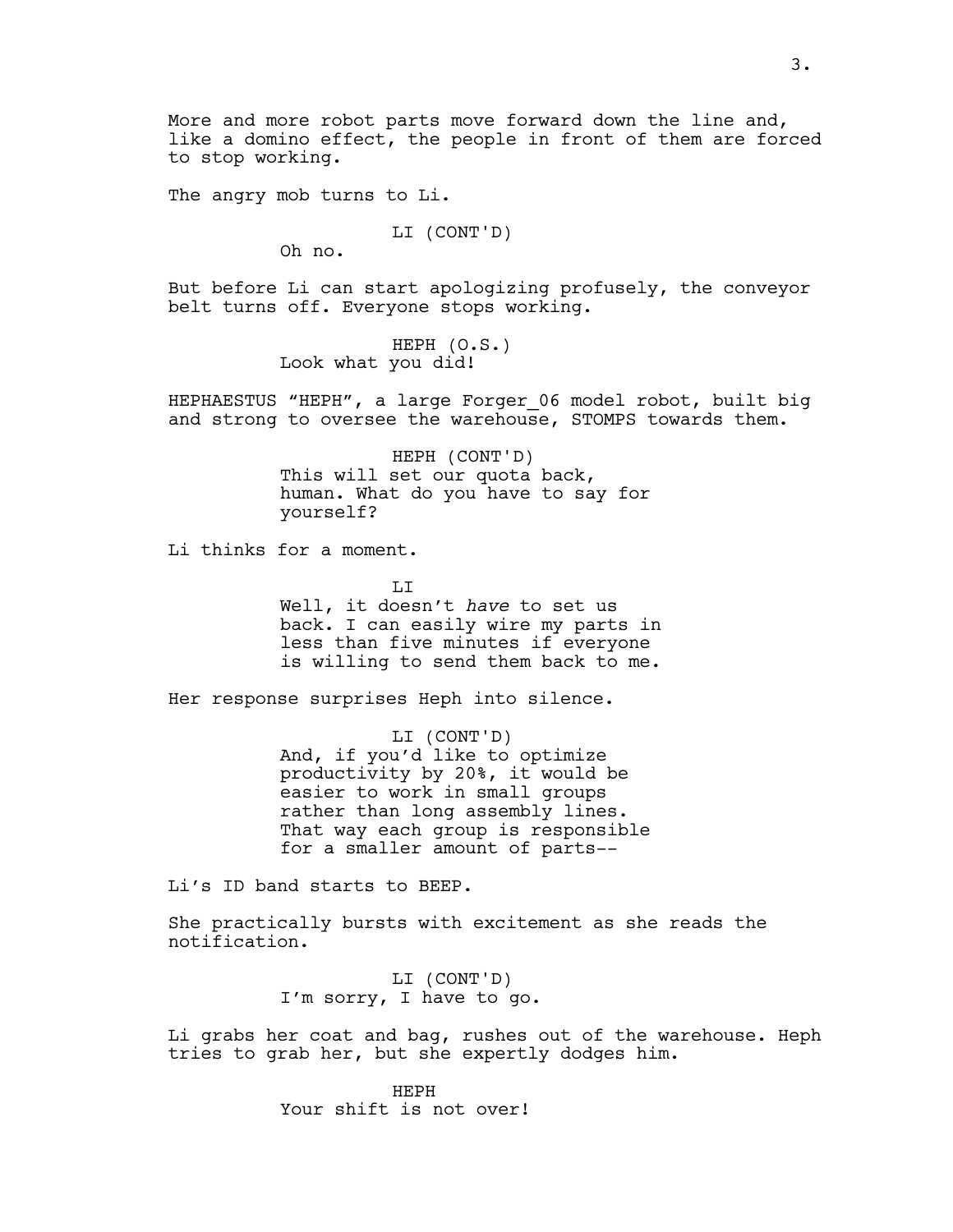### **EXT. EASTERN STATES - MECHANIC WAREHOUSE - DAY**

Li BURSTS out the doors and down the steps of the warehouse.

She rushes clumsily towards the various vehicles parked outside.

She runs down the line of fancy hover boards, motorcycles, until she reaches her old, "vintage" bicycle.

She throws her bag on the basket, and gets on, her excitement getting in the way of her safety.

She rides down the mountain, and towards the EASTERN STATES capitol.

# **EXT. EASTERN STATES - CAPITOL - MARKET - DAY**

A bustling market.

Even with the technological advancements, the market resembles a traditional Asian market. But instead of selling food and spices, they sell tech parts.

Vendors YELL at ROBOTS that pass by. All the robots that walk this area look the same, clean cut and emotionless. Their corporal form thin and sharp.

These are the Citizen\_07 version. New and improved, *middle class* robots.

Li rolls down the steps into the market, upsetting the manicured order of things.

> T.T Excuse me! Coming through!

Li accidentally bumps into a robot. Its face immediately turns red, as it scans her.

> ROBOT 1 Watch where you're going, human!

LI I'm sorry!

But Li is long gone down the street.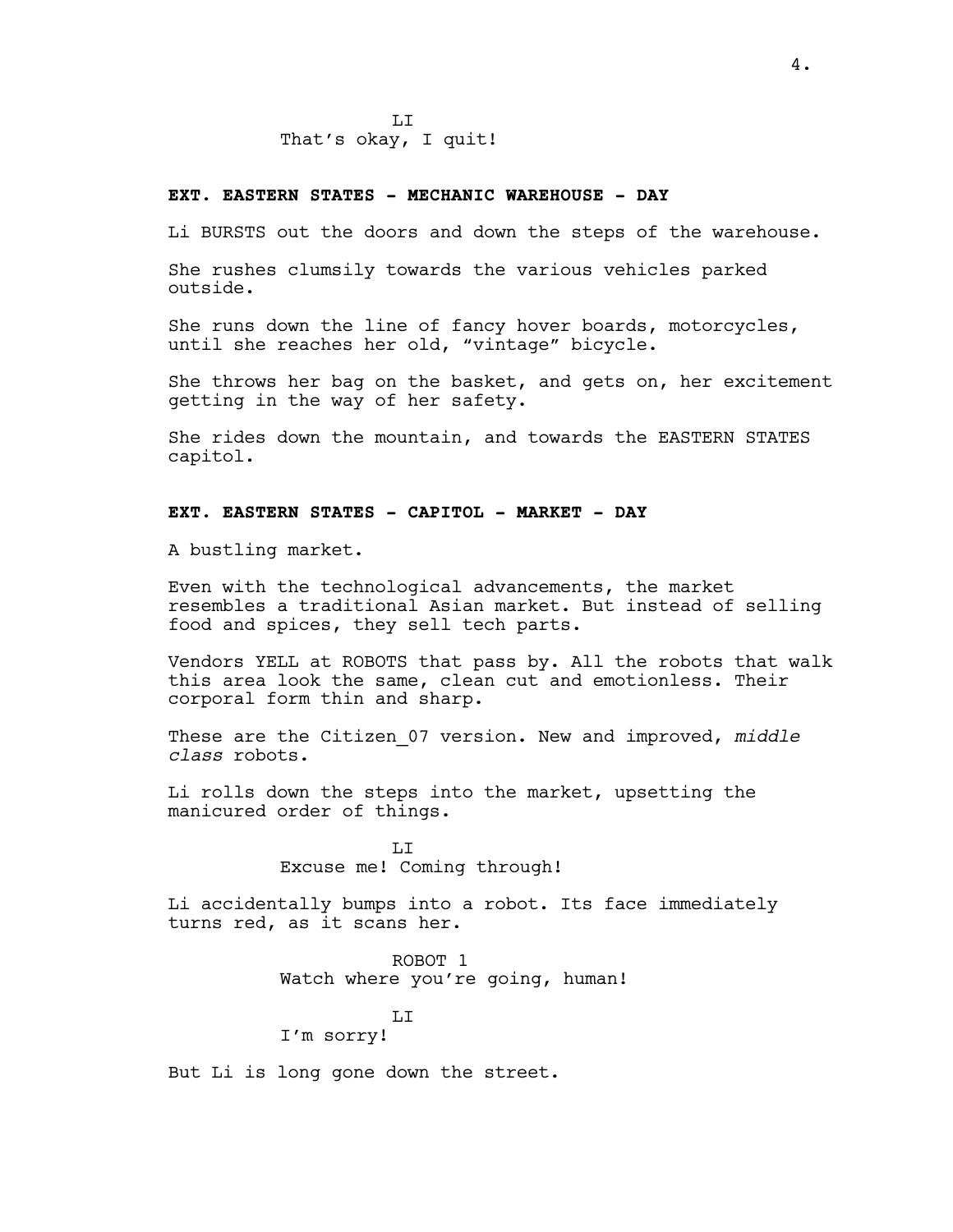ROBOT 2 We should've exiled them into space when we had the chance.

# **EXT. EASTERN STATES - CAPITOL BUILDING - DAY**

Li enters the round city center, a preserved architectural masterpiece.

From this point, the city becomes clearer. Skyscrapers rise into the atmosphere, taller than the eye can see.

To Li's left, charging stations for robots are set up. Robots sit, stand, walk around with large cables hanging from their heads. They mingle, read the news on their holographic tablets, or play games.

To her right, a PortalsTM station.

Beside a cylindrical door a large mechanical hand picks out conscious-less robot bodies out of a rotating conveyor. The body is placed before the door and a HUMAN attendant plugs a cord into the back of its head.

A BALL of light filled with data comes up from to the door and a robot consciousness gets downloaded into their new body. They walk off from the station and towards the capitol building.

Li walks behind them to the human area.

She parks her bike with all the other human vehicles, and rushes to the entrance.

Li runs up the line, swerving robots and humans left and right.

They all shoot her annoyed looks. She's the chaos in this new world of perfect lines.

> LI I'm sorry, excuse me, pardon me.

As Li crosses into the building, a green light lights up.

### **INT. EASTERN STATES - CAPITOL BUILDING - CONTINUOUS**

Li rushes into the building.

The inside is vintage. The original wood panels, and furniture from the second 70s revival.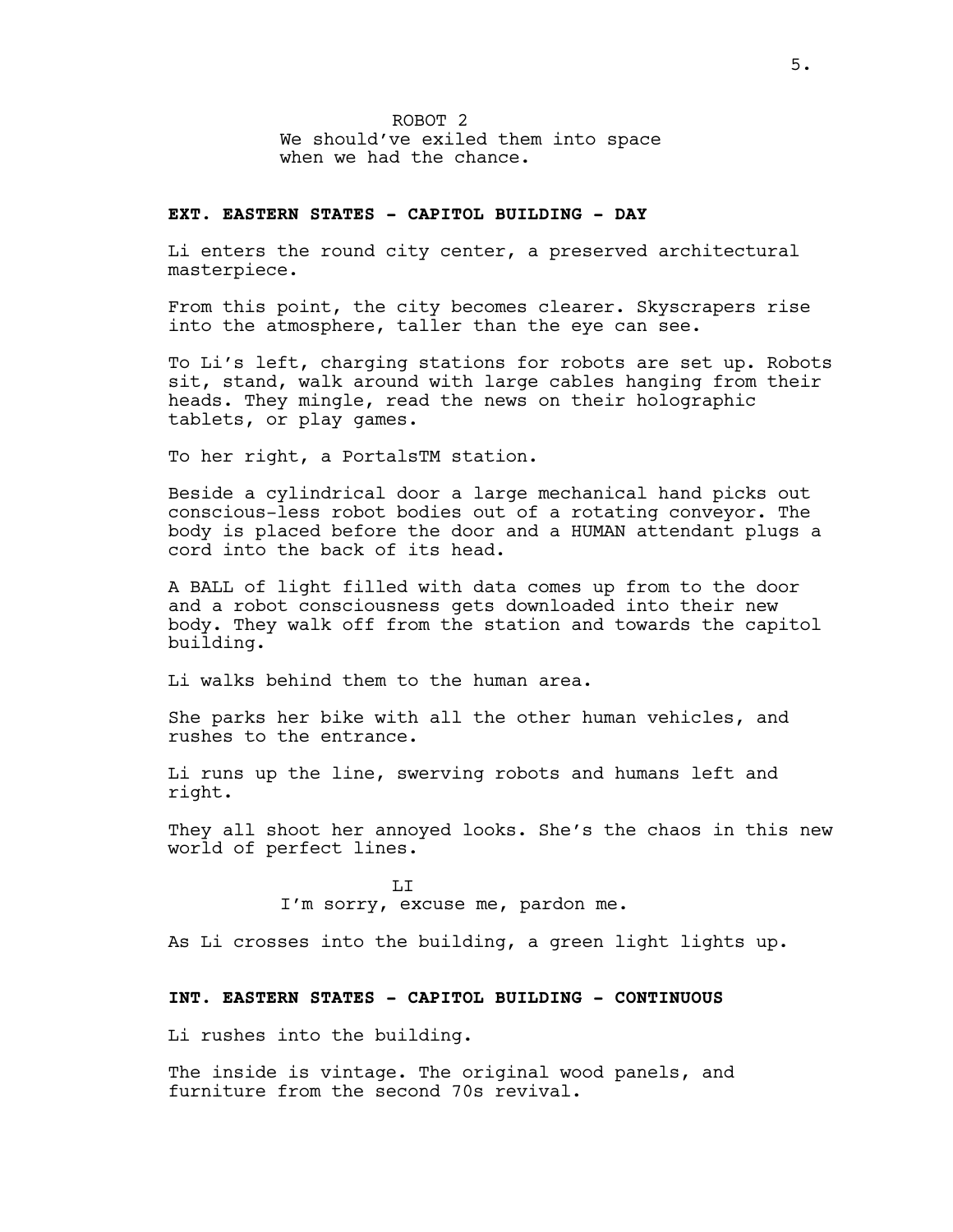Structured like a bank, tellers on each side of the room, and various long, curving lines of customers waiting for their turn.

Li waltzes past all of them, a wide grin on her face.

She looks down at her ID band. It instructs her to go to teller 7.

### **TELLER 7 - CONTINUOUS**

Li stands before a Teller 04 model robot.

She's overly excited. This is a big moment for her.

TELLER Oh, it's you again.

Li grins even bigger.

TELLER (CONT'D) (content warning voice) Congratulations on your first passport, Lillian Young. It is my duty to inform you that this passport is only valid for the duration of your internship. In order to stay out of the Eastern States any longer, you will require work sponsorship to re-apply. You must make it to the Western Colonies and sign in with your mentor in **four week's time**. Failure to uphold this timeframe will end in your rights stripped and a fine for desertion. Do you understand?

Li nods, terrified.

TELLER (CONT'D) Good. Please sign here, here and here.

The teller slides a thick contract in front of Li.

Li places her thumb on the signature line. Her fingerprint appears.

The teller aggressively takes the contract back.

TELLER (CONT'D)

Smile!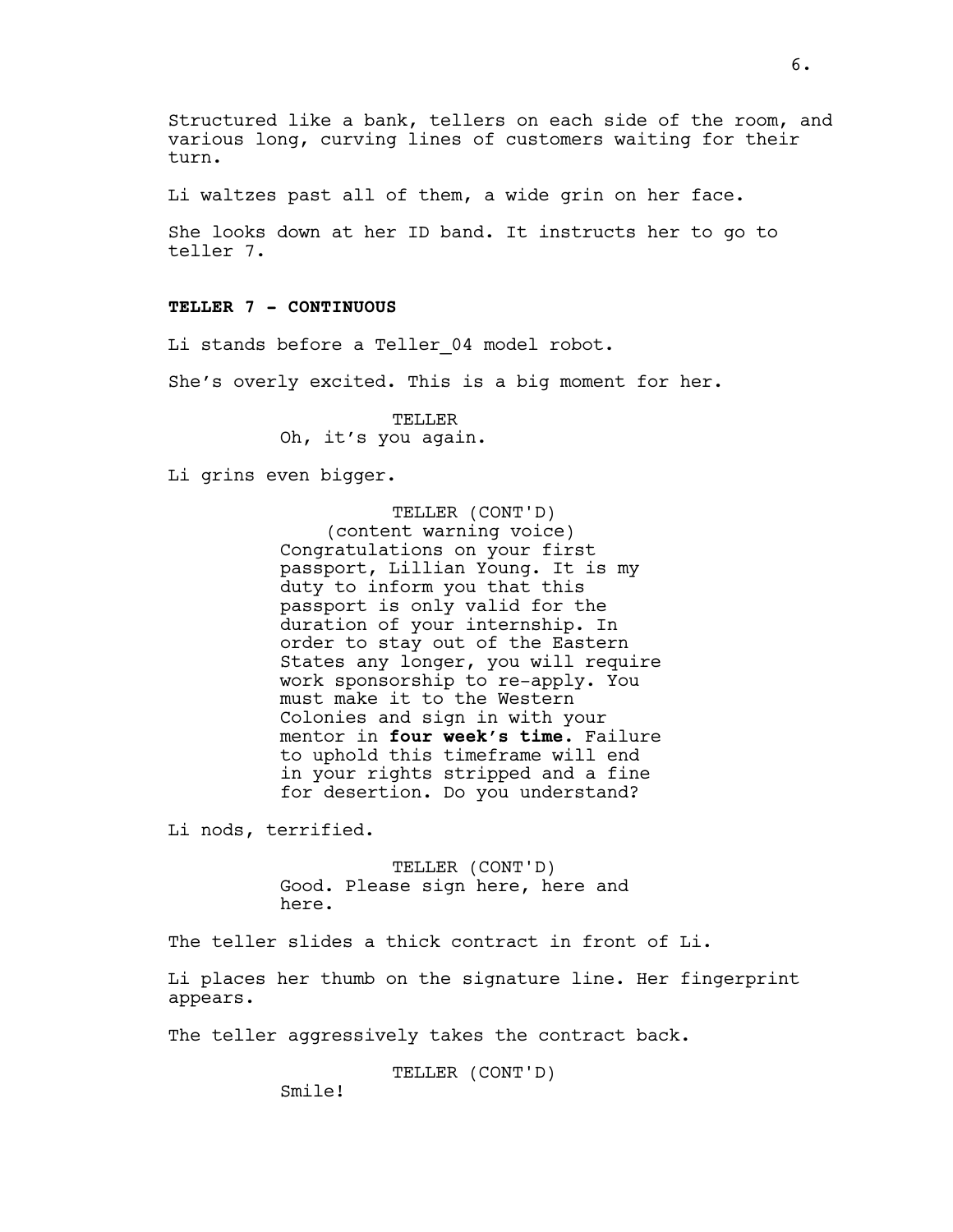*FLASH*.

Li's picture is taken. She blinks away the white spots.

TELLER (CONT'D) Place your band here.

The teller points to a circular pad.

Li does. It BEEPS green. She removes it, a hologram of her passport floats up, with an ugly picture to match.

One of the lines reads "Mechanic Sculptor Intern".

Li's smile gets even bigger.

AUNTIE (PRE-LAP) Are you insane!?

### **INT. EASTERN STATES - CAPITOL - YOUNG HOUSE - DAY**

Inside a minimalist and lived in Japanese style tiny home.

Li sits at the table, an annoyed look on her face. Beside her, cooking up a storm, is her AUNTIE (50s, Asian), as kind as she is fierce.

> LI And this is why I didn't tell you.

> AUNTIE You stupid child, you're going to get yourself killed, and for what?

> $T_{\rm L}$ I'll be fine! It's not like I haven't been taking care of myself since I was 12.

Auntie turns to her, chopsticks in hand, a warning.

AUNTIE No, you haven't. We took care of you.

Li looks deep into her eyes, sees she struck a nerve.

T.T You're right. I'm sorry, auntie.

Li reaches out for her hand. Auntie takes it. A small comfort in this world.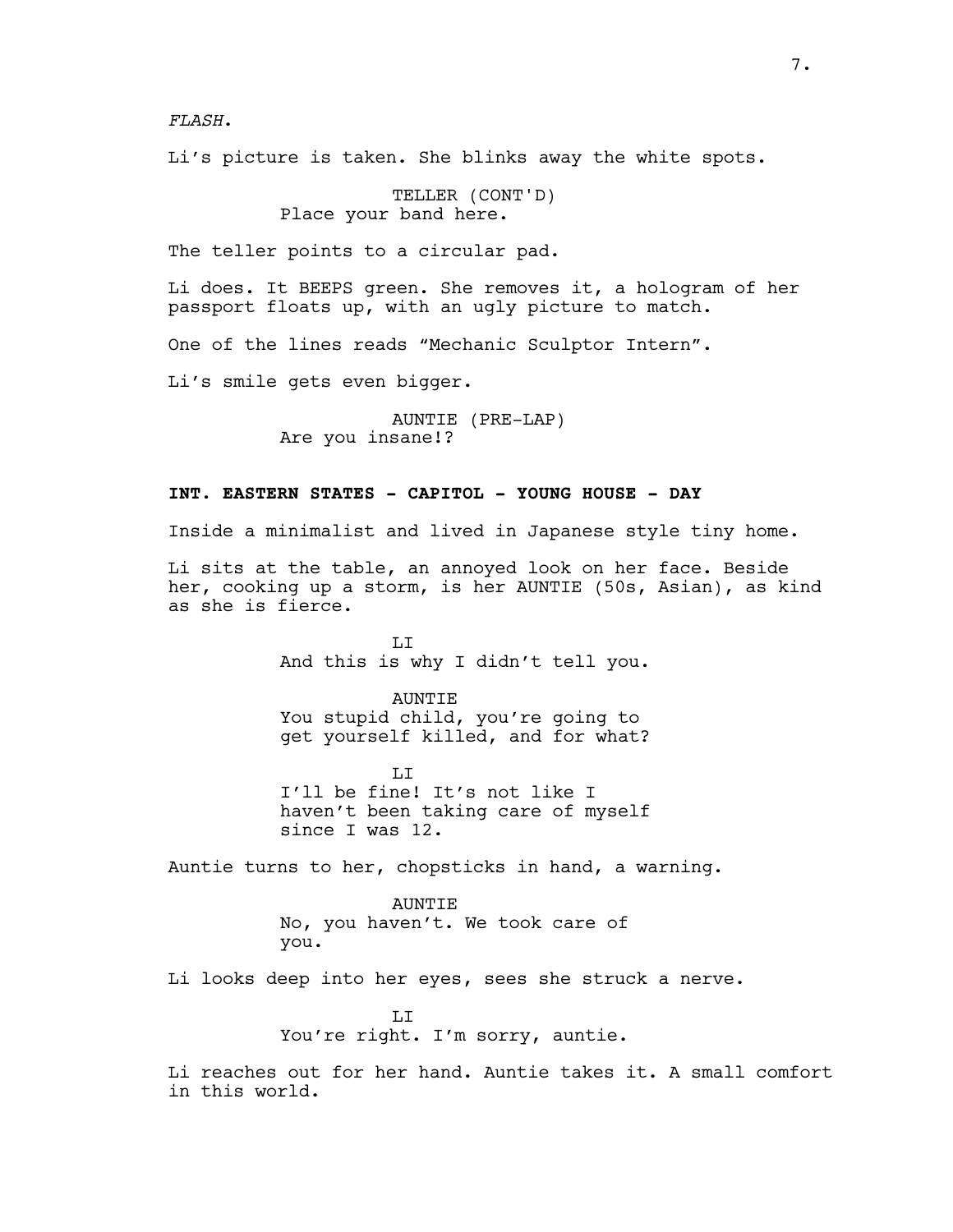LI (CONT'D) I just want to try. It was my job to keep her safe, to look out for her. If there's even a small chance that she's still alive--

The air is heavy. Auntie nods, somber. An unspoken understanding.

> LI (CONT'D) I know I can do it. Please. Let me try.

Auntie lets go of Li's hand.

**AUNTIE** You're not going to change your mind, are you?

Li shakes her head no.

AUNTIE (CONT'D) Then the least we can do is set you up to succeed.

Li smiles. Pushes her self-doubt down as far as it can go.

### **MONTAGE:**

- Li packs a hiking bag full of clothes, shoes, and essentials.

- Auntie continues to cook, makes Li food for her journey.

- Li sits at her desk, she works on a new tablet attachment for her ID band.

- Li and Auntie stand over the kitchen table, a crude map of the Continents. NEIGHBORS surround them, all chime in with notes.

- Li points to a path that veers from the main one. A neighbor slaps her hand away, point to "*Thieves?"* written over it.

- Li listens to them, determined but a little scared.

- Auntie feeds everyone Soba noodles as they continue to talk.

**END OF MONTAGE.**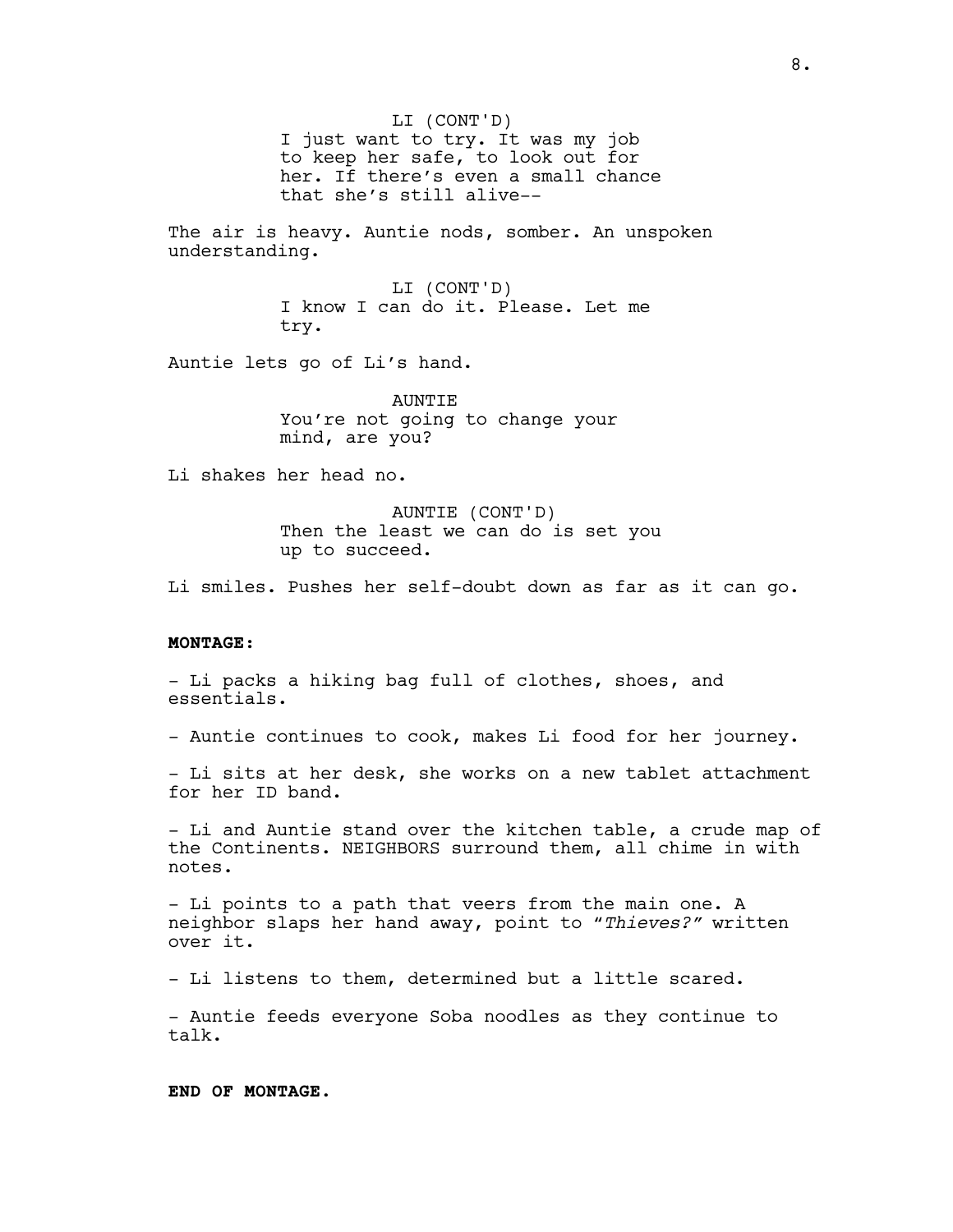### **EXT. EASTERN STATES - CAPITOL - CITY GATES - MORNING**

Li, decked in snow clothes and her comically large bag, walks with her Auntie and some of their NEIGHBORS down to the large city gates.

Before them are three different gates. One is a PortalsTM. The second is an underground "bullet train" that lower class robots and humans with money board.

The third is a door for humans with no money to exit and walk across the Continent.

Li turns back to her Auntie and gives her a big hug. She lingers, tightly showing all of her love in one hug.

> AUNTIE (whispers) I know. I know.

Li fights the urge to cry as the gates open.

AUTOMATIC VOICE (V.O.) Good morning. The gates to the Wilderness are about to be open. Please find your travel group and get ready to exit the Eastern States.

Li lets go of the hug.

**AUNTIE** Look at me, Lillian. Do not veer off. Just follow the path and you'll be there in no time. Better be safe than sorry, okay?

LI

I will.

Auntie smiles, she knows deep in her gut Li won't listen.

Li looks at the group one more time before heading to her designated travel group of 20 other PEOPLE. Together they watch as the large gates are open to a metal forest, a thin layer of frost over everything.

### **END OF ACT ONE**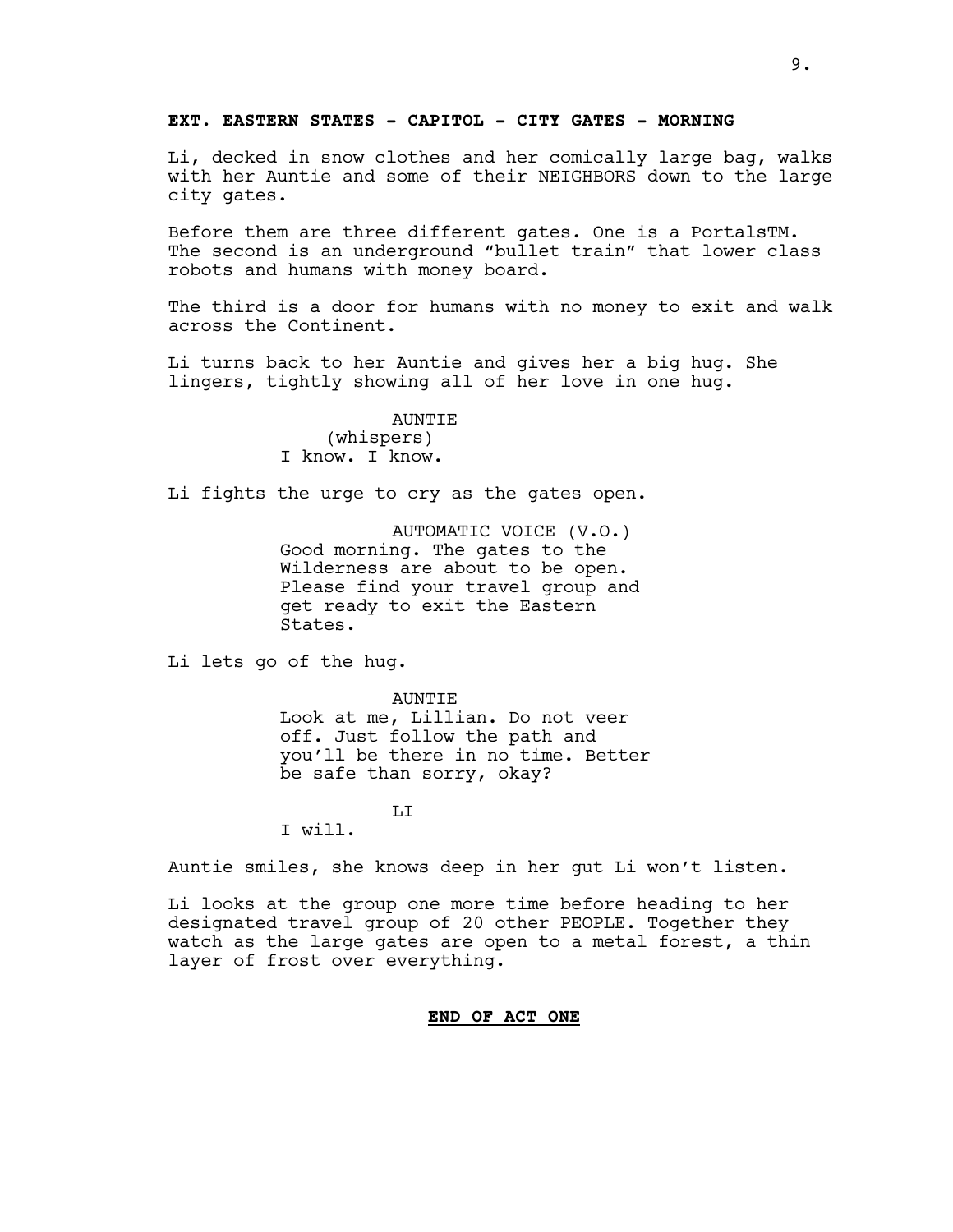### **ACT TWO**

#### **EXT. THE WILDERNESS - DAY**

The Wilderness is the plot of land in between all the major sectors. It's what connects everything.

The whole planet is one giant AC keeping the robotic infrastructure cool. A thin layer of frost covers everything.

Nature is made out of metal, creating the illusion that the world is thriving, when in reality, there are no real plants left.

### **EXT. THE WILDERNESS - HUNTER CAMP - DAY**

But one cunning group still remains.

Nestled deep in the hills, a small CAMP is set up.

Tents made out of torn tarp and pipes circle a metal barrel fire pit.

The camp is alive with FIVE PEOPLE. They wear distressed clothes in a punk style.

These are the HUNTERS. A group of scoundrels that steal and destroy, living under the radar by raiding people on their way to and from big cities.

They sit around the small fire, warming up.

From the bushes a few meters down the camp, DAISY (Afro-Latinx, 11), a stone cold pessimist (Li's complete opposite) and a tough survivor, watches them.

Daisy always wears a crossbody pouch. She's overprotective of it.

Butterfly "Butter" (Mutt, 6), waits patiently beside her.

#### **DATSY**

Any minute now, Butter.

CARLA (16, Black), the youngest of the group, cuddles into AMERY (20s, Black), her "could kill you with a look" sister.

CARLA

I'm hungry.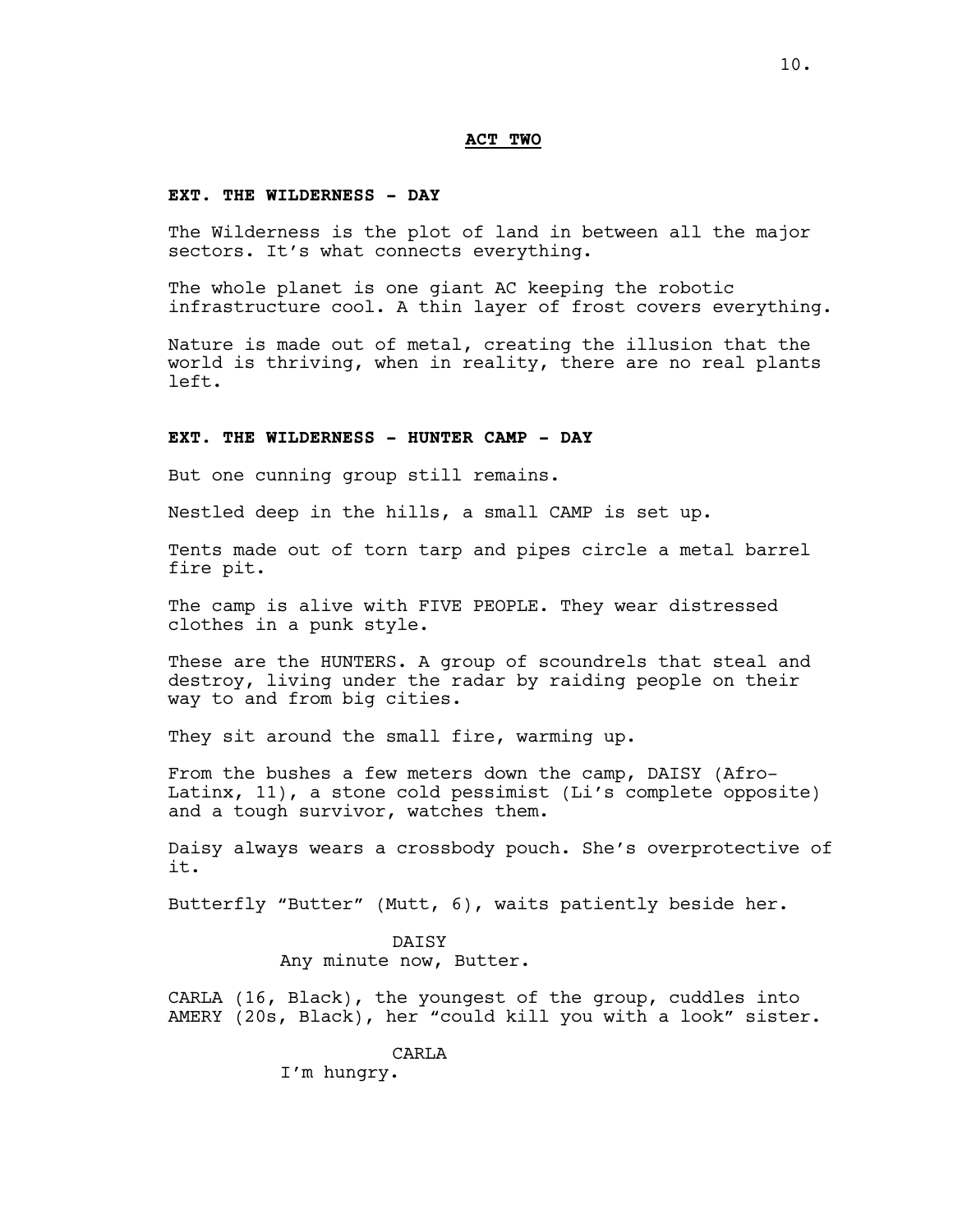Beside them, NICO (20s, Latinx), their tech expert, watches a Gen 3 tablet closely. It resembles an iPad, a little older  $than$  what Li has.

Next to him, ROCO (20s, Asian), a mountain of a man, and JULISSA (20s, Latinx), their fearless leader, exchange a look.

> NICO New group just left!

### CARLA

Finally.

JULISSA Alright, let's gear up.

Everyone stands up, start to walk away.

Daisy perks up. They're leaving camp, perfect for her to steal from them.

She readies herself, takes out her handmade slingshot.

ROCO (O.S.) Let's go rob some people!

JULISSA (O.S.) Not you, Roco. Watch the camp.

Roco is not happy about this, but walks back to the fire. Daisy is about to turn the bush when Butter stops her.

> DAISY (whisper) What!?

Butter WHINES.

Daisy notices Roco stayed behind.

DAISY (CONT'D) Ugh fine. Let's follow them instead.

### **EXT. THE WILDERNESS - PATH - DAY**

Li and her group walk down a large marked path.

She's made herself at home in this group already, as she helps an OLD WOMAN (80s), walk down the path.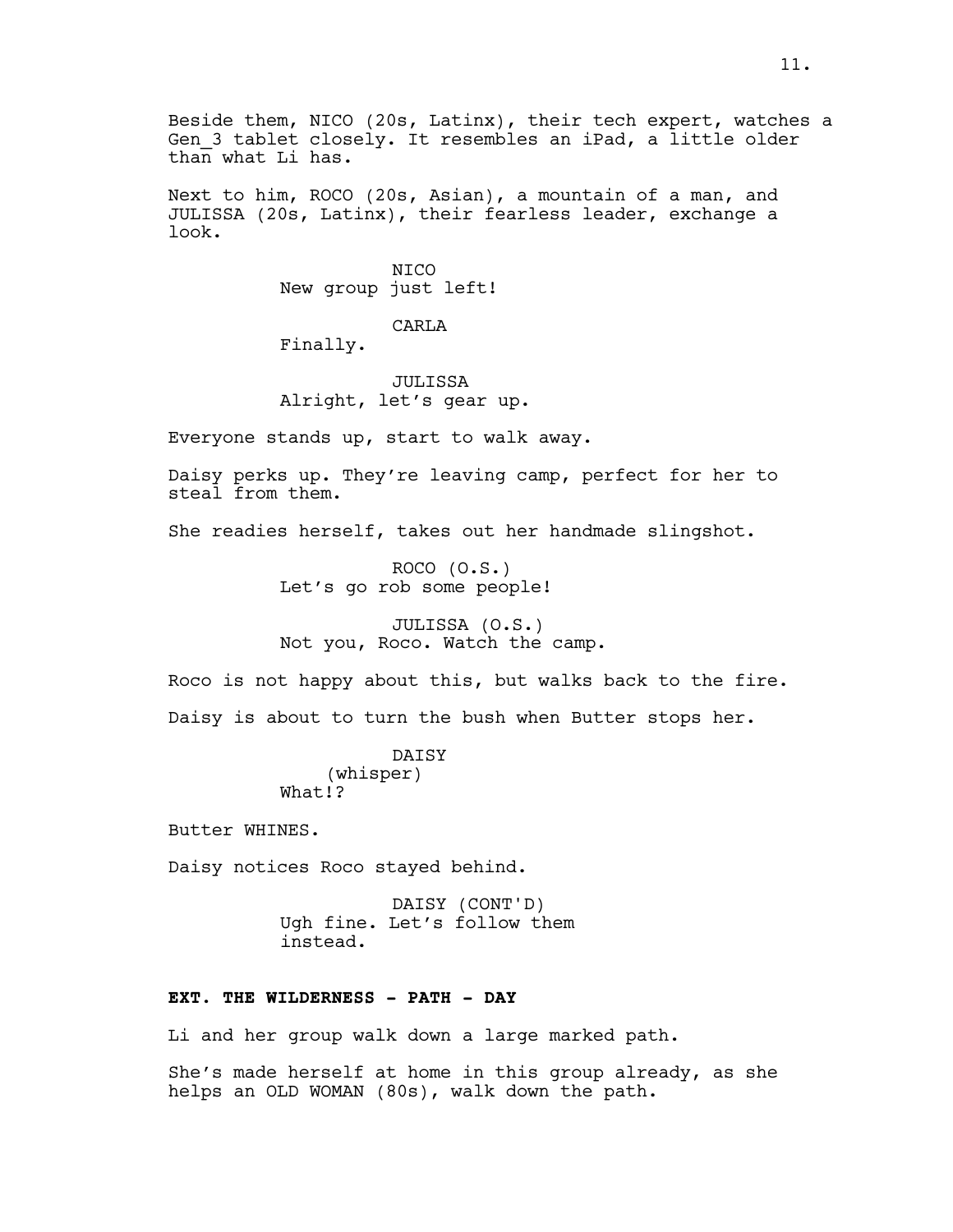OLD WOMAN How much longer till the rest stop, dear? Li takes out the folded map from her coat pocket and unfolds it enough to see the area they're in. LI Shouldn't be long now, just a few more minutes. The old woman smiles as they continue to walk in silence. They don't notice as the Hunters stalk them from the side. Nico and Carla, wearing hoods, slide down behind them. They walk slowly, and appear like the devil and angel on Li's shoulders. NICO You know, I heard that if you take a right at the next stop, you can get to the-- (checks tablet) Western States five days ahead of schedule. CARLA (terrible acting) That's crazy. But shouldn't we stay on the path? NICO I don't see why, it's perfectly safe. CARLA Sounds like a great plan to me. Li's wheels turn frantically. Is she too impatient to follow the rules? Beside her, a COUPLE, have the same look on their faces. But they've made up their minds. **EXT. THE WILDERNESS - REST STOP\_01 - DAY**

The group arrives at a small resting area designed like the ones you'd see on a hike.

Li helps the old lady down, takes a seat beside her.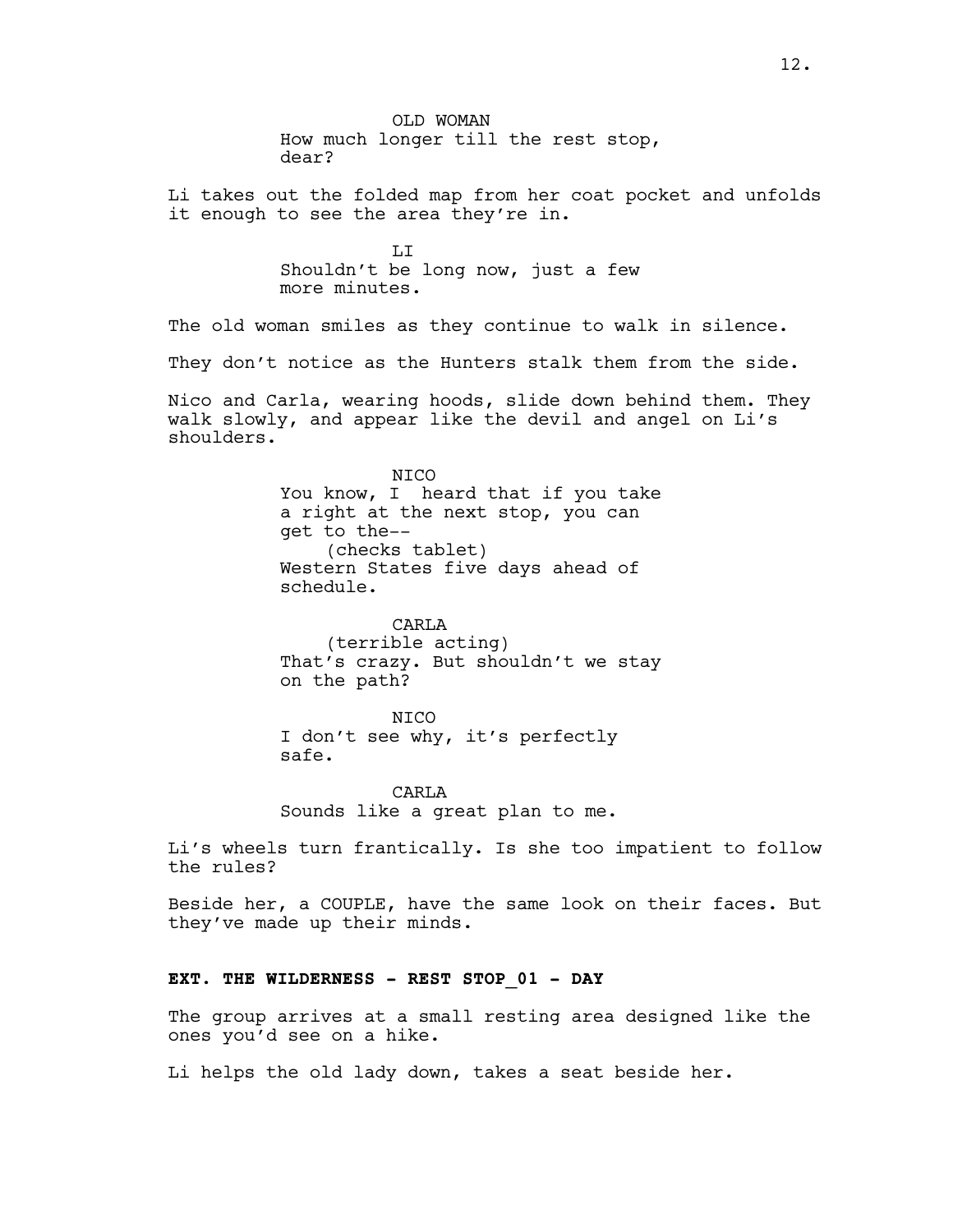She takes out her water flask, equipped with a filter. Takes a sip.

As they rest, she watches the COUPLE from before get up and sneak off to the path off the right.

Behind them, Nico and Carla follow suit.

Li waits a moment, conflicted.

AUNTIE (V.O.) Do not veer off. Just follow the path.

OLD WOMAN (O.S.) How much longer till the next rest stop?

Li looks down at her map. This time she looks at the journey as a whole.

The journey should take her 20 days, but every so often, there's a rest stop on the main road. There's a *lot* of them, too many.

Li notices the path to their right is crossed off, but it cuts her travel time by five days. The people were telling the truth.

> LI A few hours.

The old woman smiles and turns back to the others beside her.

Her eyes then land on the "*Thieves*?" comment. She weighs her options.

> LI (CONT'D) (to herself) How bad can a question mark be?

Her mind made up. She picks up her things and pretends to go to the restrooms up ahead.

When she gets there, she turns back to see if anyone is watching her, before continuing forward to the closed off path.

### **EXT. THE WILDERNESS - SHORT PATH - DAY**

Li walks down the smaller path.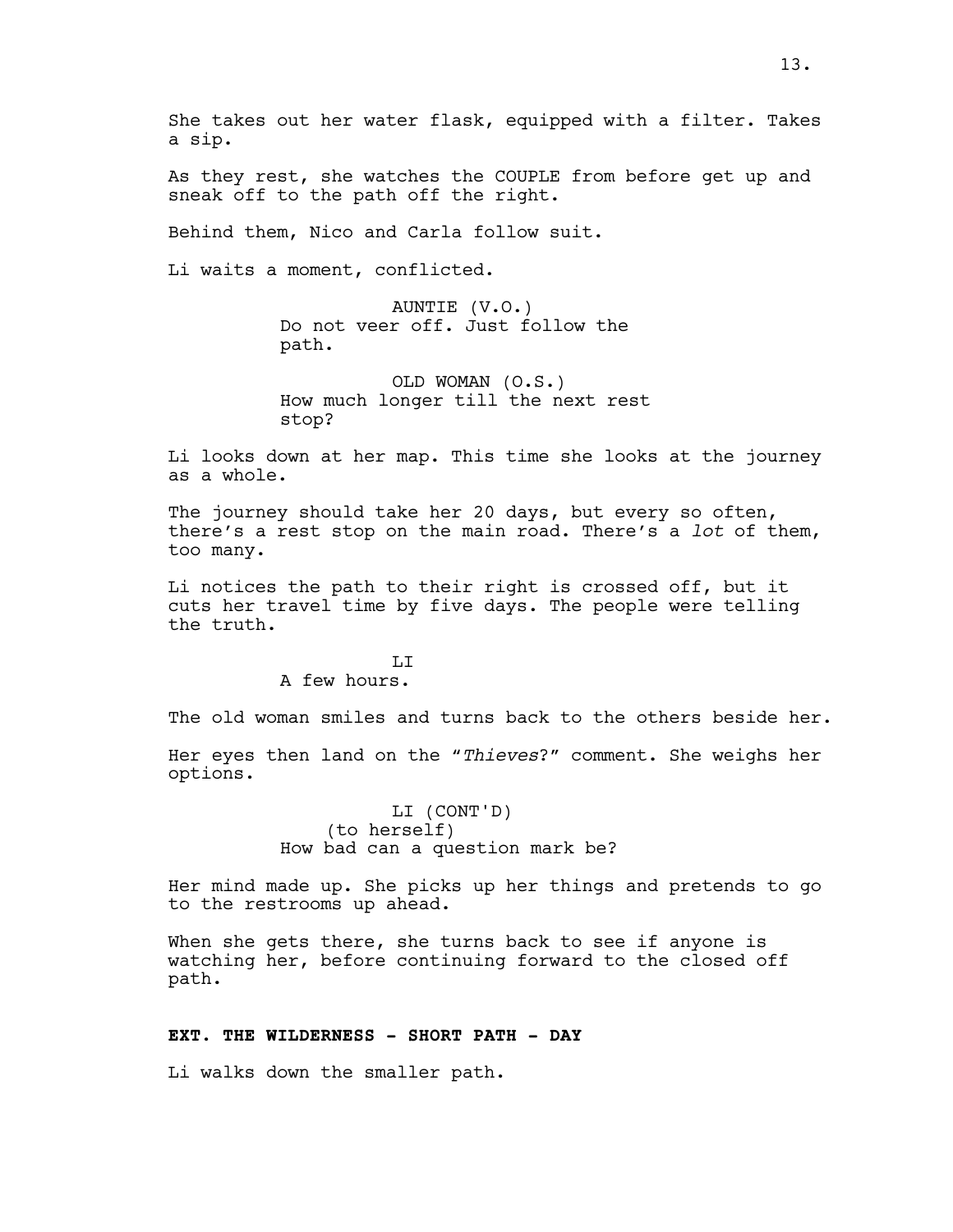Everything seems perfectly normal. But a pair of eyes follows Li's every move.

*Daisy*.

Up ahead, the Hunters have already ambushed the COUPLE, but they're far away enough so Daisy has Li all to herself.

Li watches the "flora" around her carefully. Each plant is carved with precision and artistry, the insides of trees glow faintly as the cables that connect everything peek through the bark.

The earth moves up and down slightly, allowing for cool air to flow. It almost looks like it's breathing.

Li's distracted, excited. And that's when she arrives at Daisy's trap.

She stops abruptly as she notices Butter on the ground. Butter WHINES like a good actress.

Li rushes to her immediately, drops to her knees.

T<sub>I</sub>T Are you okay, little one?

Li puts down her bag, takes out her water flask.

LI (CONT'D) Do you need--

Suddenly, Daisy jumps from the bushes behind Li and blocks off her path.

> **DATSY** Not another move, commoner!

Li turns around, terrified, but when she sees Daisy, she can't help but LAUGH.

> DAISY (CONT'D) What's so funny?

Daisy's cold tone surprises Li.

Li turns back to Butter, who is up. She GROWLS at Li.

T.T Is this supposed to be an ambush?

DATSY What else could it be?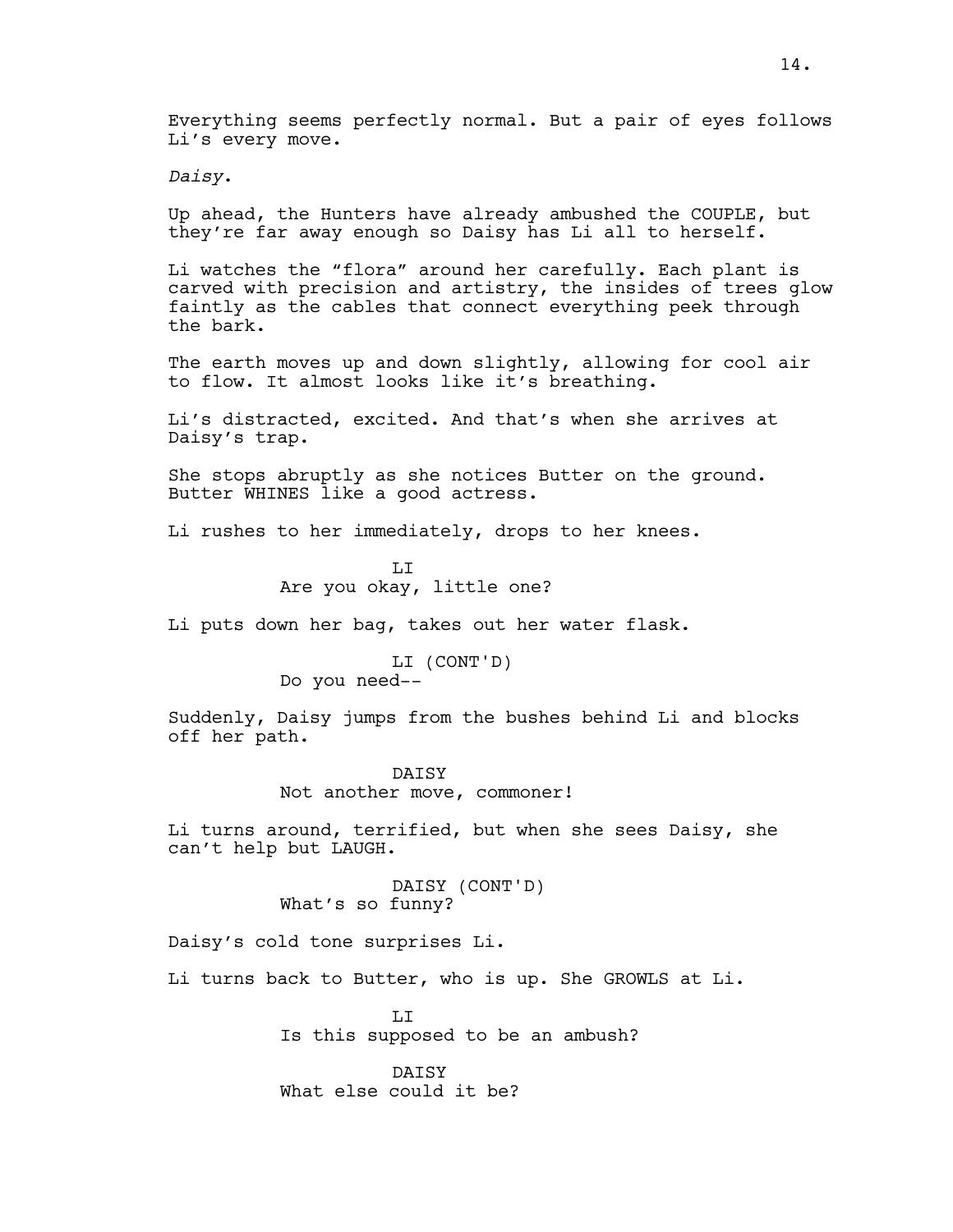Li continues to LAUGH as she grabs her bag and stands up.

DAISY (CONT'D) Stay where you are!

LI Okay, listen, kid. You don't have to do this. I can give you some food if you'd like.

Li rummages through her bag, oblivious to the look of surprise on Daisy's face.

> LI (CONT'D) I've also got some extra clothes, just in case you're cold--

Daisy shakes off the surprise. This is not a time for feelings.

She steps forward and grabs Li's arm. Li's completely taken by surprise as Daisy kicks her on the stomach and uses the momentum to hook her legs over Li's neck.

In one smooth motion, Li is on the ground and Daisy on top of her.

> LI (CONT'D) What the--

DAISY Butter, grab her bag.

Butter does as she's told, grabs Li's bag.

T<sub>I</sub>T Wait, no, please! I need those supplies! I have to make it to the Western Colonies to find my sister, please--

DAISY

Shut up.

LI

But--

DAISY

Shhh.

Daisy pinches Li's lips together.

VOICES can be heard coming towards them.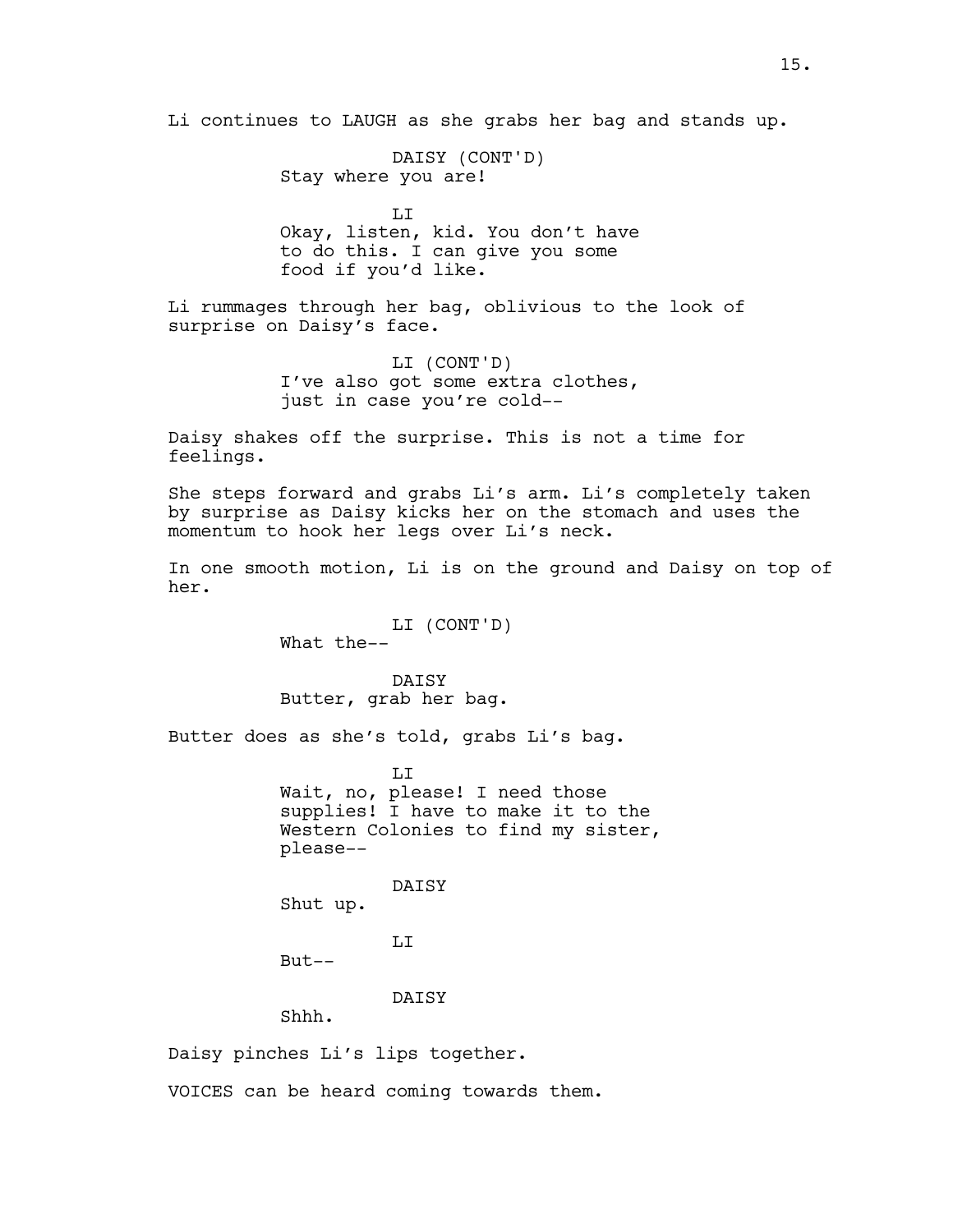Daisy gets off Li.

 $T_{\rm L}$ Please, we can share! I need--

Daisy stops for a moment. Guilty. But she pushes through those feelings.

> DATSY Then you shouldn't have gone off the path.

Daisy and Butter run off.

Li is left on the ground, defenseless.

And that's when the Hunters find her. They corner Li, towering around her.

Li smiles awkwardly and waves.

### **INT. THE WILDERNESS - CAVE - DAY**

Daisy helps Butter carry Li's bag into a small hole in the mountain.

The metal around the edges of the entrance look forced open. Below the metal, blackened and charred earth.

The inside of the cave is decorated with various knick knacks that they've collected from travelers over the years.

There's a cozy area of blankets over the metal grate floor. A small camping fire stove on the other end, and even an old doggie bowl for Butter.

Daisy and Butter set Li's bag down.

Butter immediately goes back to the entrance to stand guard.

Daisy sits on the floor and opens Li's bag.

DATSY Okay, what did you pack, commoner? Please have some cool weapons.

The first thing she pulls out is a handmade rabbit stuffed animal. Daisy's expression turns sour. This is the worst loot so far.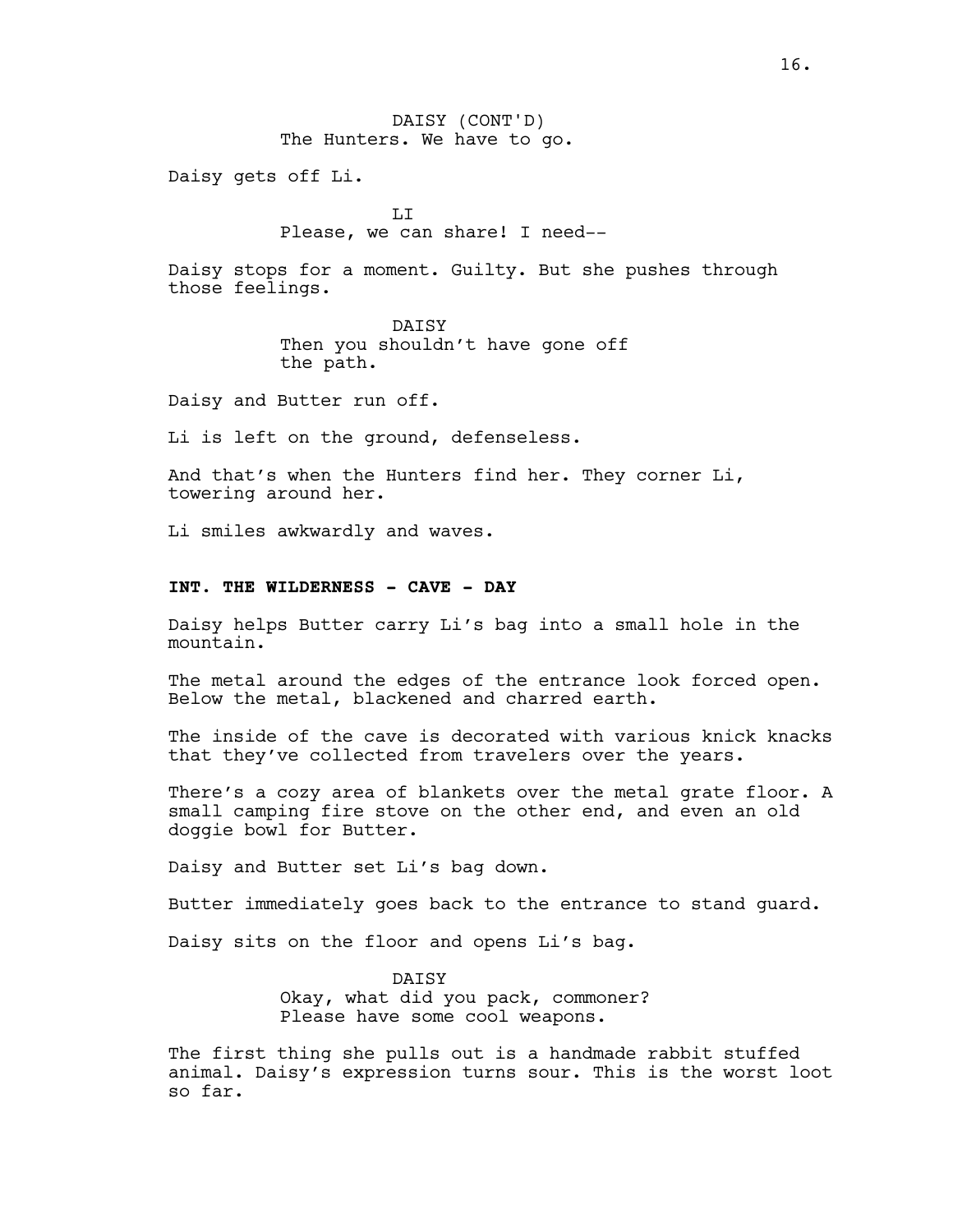She tosses out clothes, more water flasks, and then arrives at a bento box, wrapped in a beautiful handkerchief.

> DAISY (CONT'D) What in the end of the world is this?

Daisy pulls it out. It's still warm, causing Daisy to set it down before her.

She unwraps it. STEAM shoots at her, and then the SMELL hits her.

Daisy's stomach GRUMBLES as she looks down at the beautiful food before her. Her mouth waters at the spread of dumplings, rice, and spam.

Never mind, this makes it worth it.

And then her eyes land on a sticky note on the lid of the box. It reads: "Stay safe, stay on track. I believe in you. Give Mei all my love. - Auntie."

Guilt rises back to the surface. It triggers a memory.

#### **FLASHBACK MONTAGE (QUICK FLASHES)**

- Daisy (6), sits down for dinner, expecting to see her parents. But is met with a microwavable meal, a note on it. The note, in Spanish, reads "Working late, love you." Daisy is torn.

- Suddenly, fire destroys the image. The forest outside the home burns to the ground.

- Daisy finds her parents PILAR (late 30s, Latinx), and EDUARDO (late 30s, Afro-Latinx) in their underground lab. They hug, tightly. Their final moment as a family.

- Outside, the forest burns to the ground, along with their research. Pilar and Eduardo on their knees, being taken away like criminals.

- Daisy and Butter watch from a hiding spot. Daisy's expression is stone cold.

### **END OF MONTAGE.**

A tear escapes Daisy. She quickly wipes it away. She has to go back and do the right thing.

She stuffs the bag full again.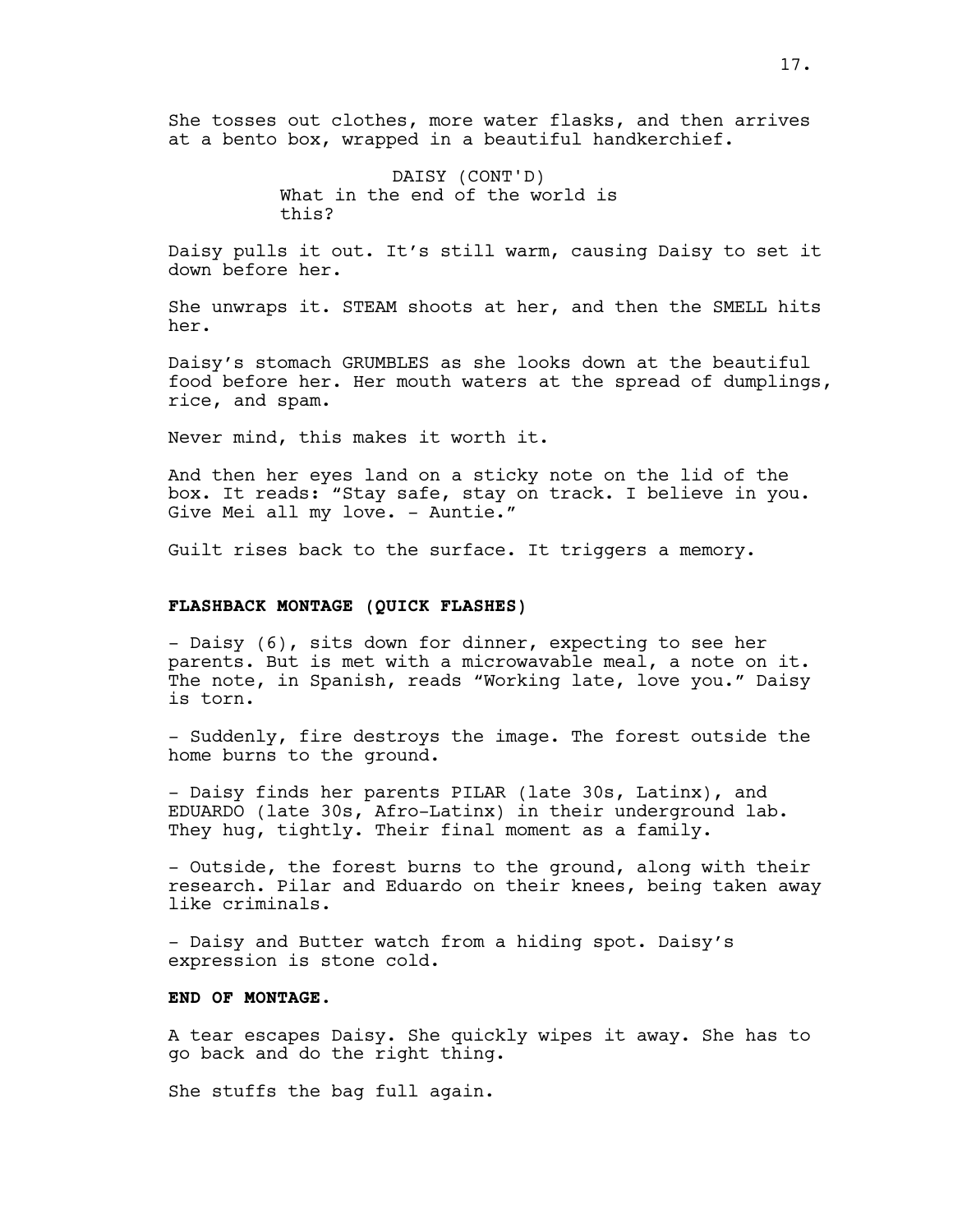### **EXT. THE WILDERNESS - HUNTER CAMP - DAY**

Li is dragged back to the Hunter camp as their prisoner.

LI The kid took everything I have. What more do you want with me?

### AMERY

When I find that little twerp I'm going to crush her--

### JULISSA

That's enough. The child was smart, can't fault her for that. We'll just get Nico to hack into this one's band and classify her as a deserter. We'll get some rations when we turn her in.

Li goes pale.

LI

No! Please. I have to get to the Western States. I need to--I can code! I'm really good at it.

JULISSA Already have one of those.

Nico waves.

Li *thinks*. Blurts anything out.

LI I'm a mechanic!

She's not. She's just an apprentice, but she does know a few things she shouldn't.

Julissa stops. The Hunters exchange a look. Li notices.

LI (CONT'D) I'm really good too.

Nico shrugs, what's the worst that can happen?

JULISSA Fine, commoner. It looks like you might be useful after all.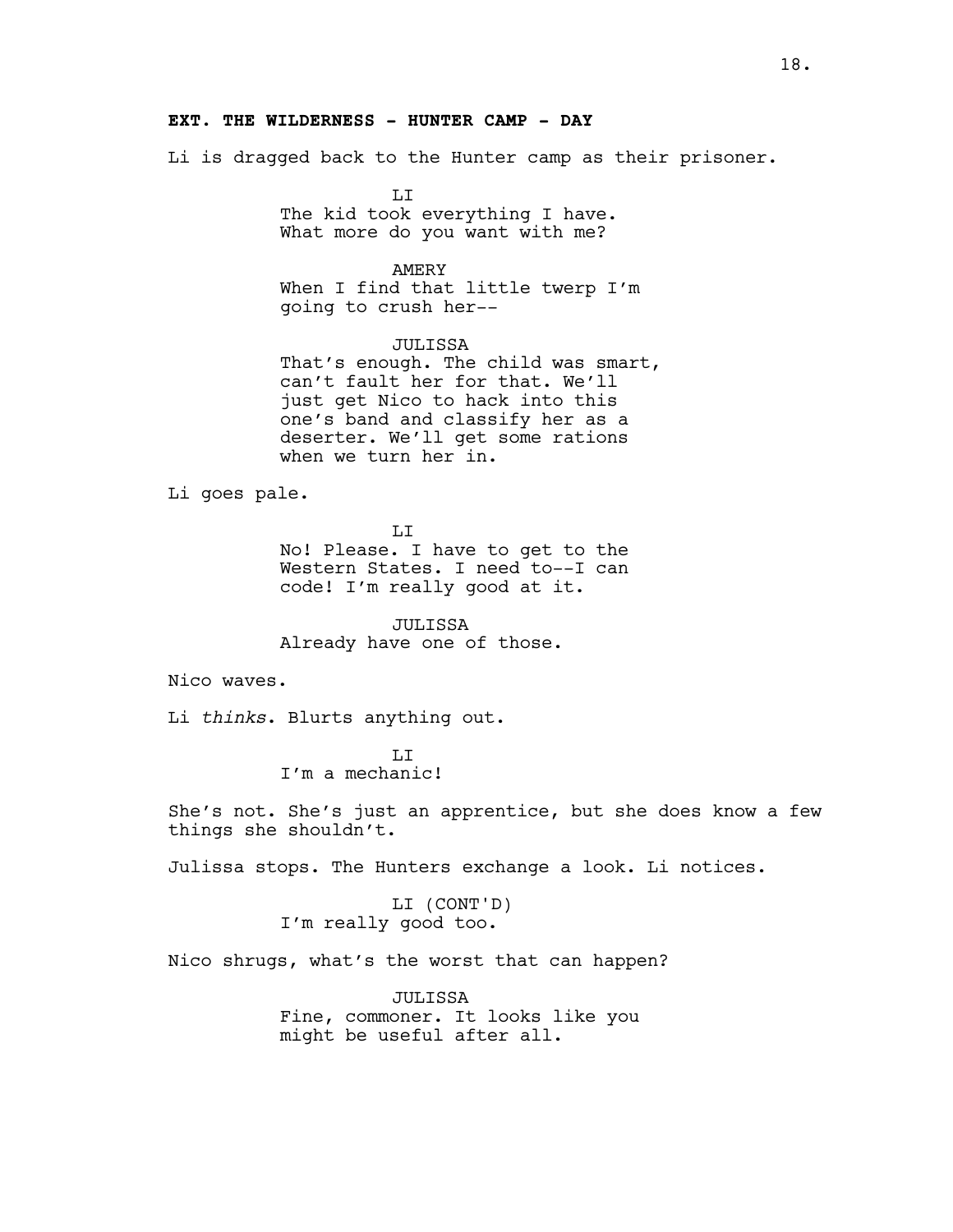# **EXT. THE WILDERNESS - HUNTER CAMP - DISTANCE - DAY**

Daisy, equipped with Li's bag, makes her way back to where she left Li.

She passes by the Hunter camp, thinks nothing of it, until she abruptly doubles back.

In the distance, the Hunters drag Li through their camp and down the hill.

Curious, she follows them. Butter close behind.

### **END OF ACT TWO**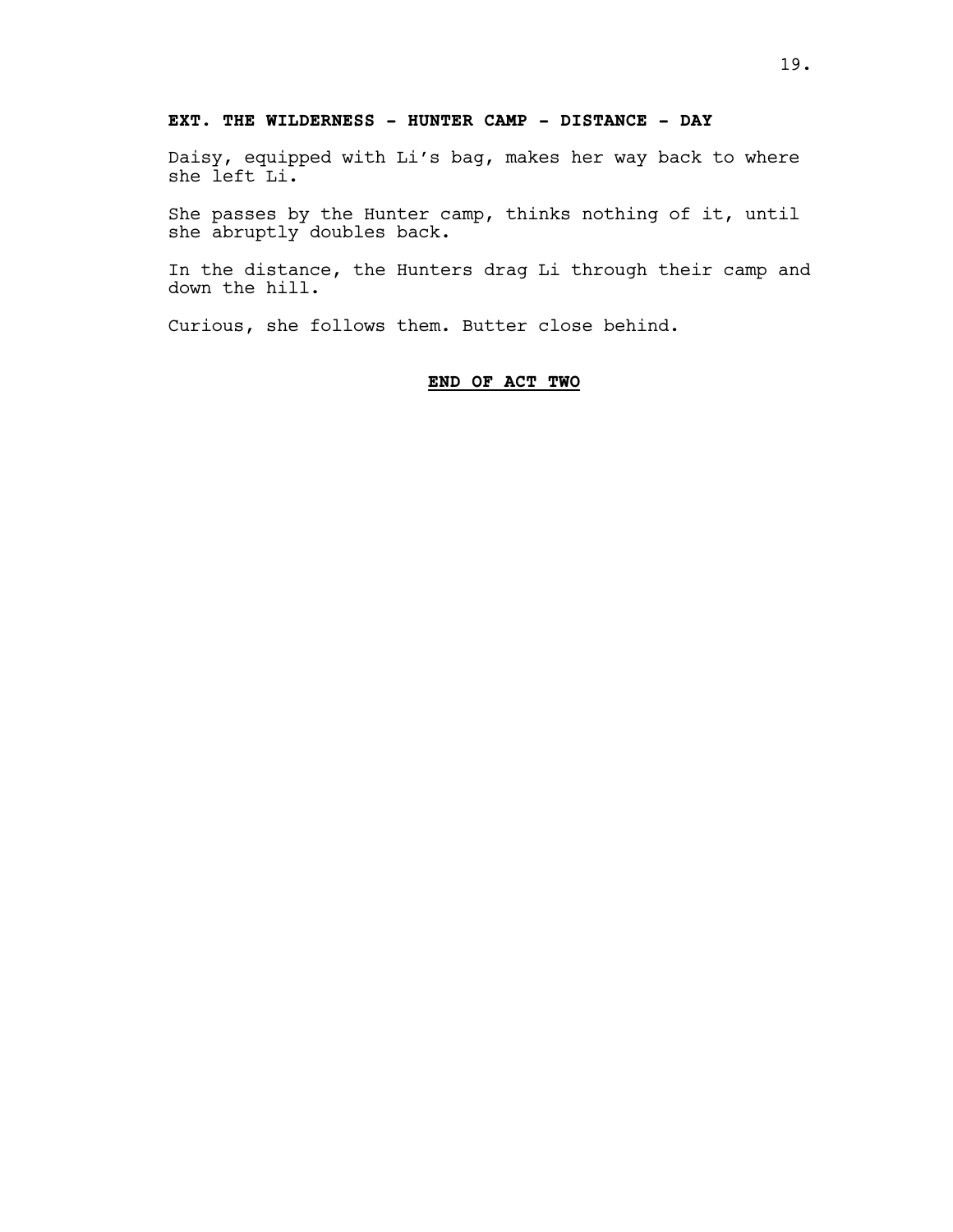#### **ACT THREE**

#### **EXT. THE WILDERNESS - FACTORY LANDFILL - DAY**

A large, wire fence closes off the landfill grounds from the public.

The Hunters drag Li towards the factory. KEEP OUT signs line the fence. Horrible signs of certain doom follow. Li is terrified.

> $T_{\rm L}$ Um...are you sure this is safe?

She's met with silence in response.

LI (CONT'D)

Okay.

They stop.

#### JULISSA

Roco, cutters.

Roco steps forward. Instead of wire cutters, he uses his hands to pry open the fence.

Li is even more terrified now. The Hunters are ecstatic.

ROCO

After you.

He motions for them to get inside. Amery pushes Li into the factory. The rest follow suit.

### **INT. THE WILDERNESS - FACTORY LANDFILL - CONTINUOUS**

Inside, the landfill overflows with piles and piles of scrap metal and old robot parts.

The group move in unison, guarding Li in the center.

As they move further into the factory, they arrive at the pièce de résistance: The Composter.

# **COMPOSTER - CONTINUOUS**

A big furnace that melts metal to be reused looms over them.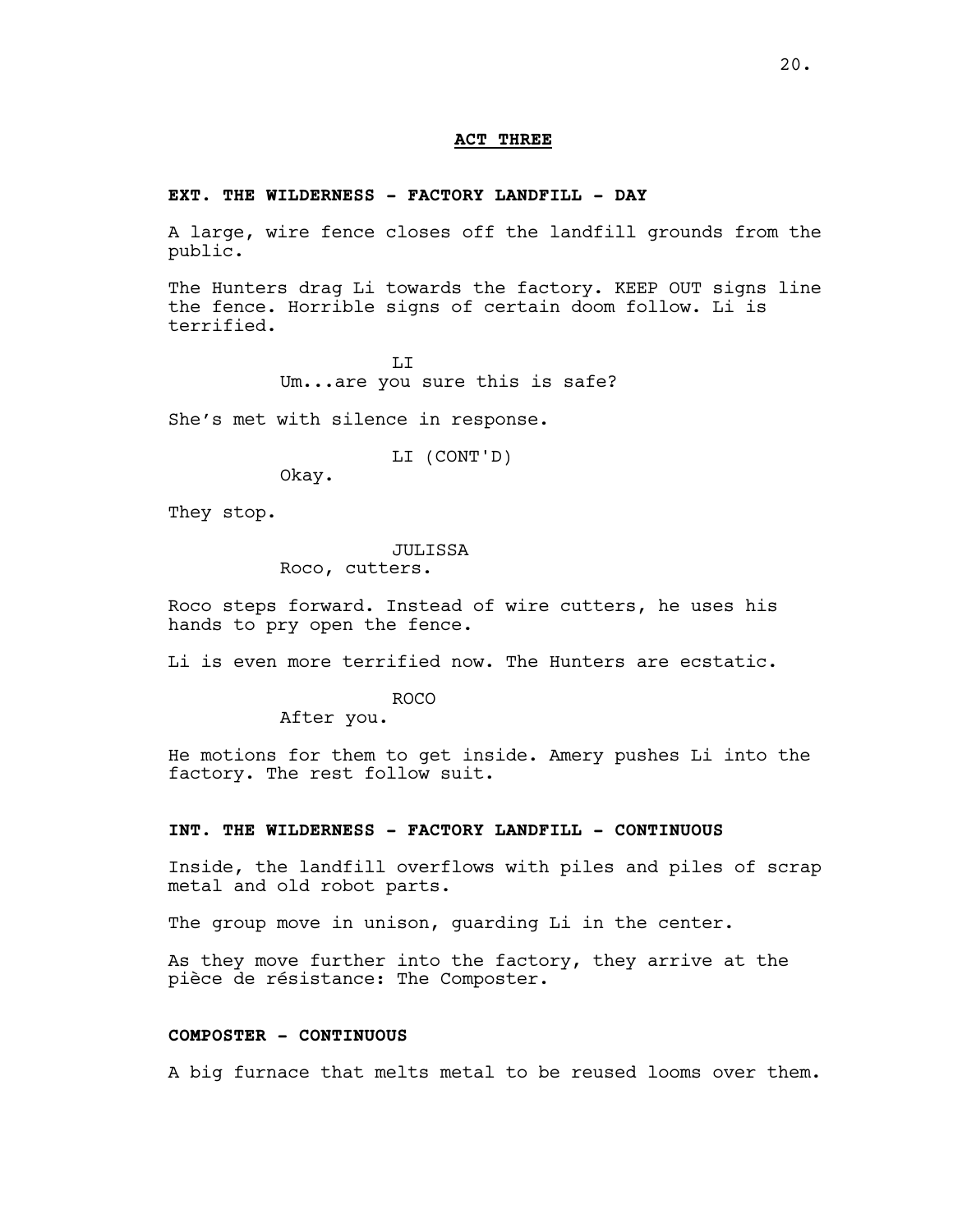$T_{\rm L}$ So, what do you need me to do?

CARLA (O.S.)

There!

Carla points to a pile close to the Composter.

Propped up against it is an Assassin\_04 robot. With a sleek design like the Citizen version, the robot has clearly seen better days.

> LI An Assassin? I thought they were banned two years ago.

JULISSA They were. You're going to reanimate this one.

T<sub>I</sub>T I don't think that's a good idea--

JULISSA Can you do it or not? Because we have no problem handing you in.

LI (scared) I can. Totally. Don't you worry.

Li drops to her knees beside it. She presses down below its neck and the control panel opens up.

She turns back to the group, Nico already behind her with tools to help.

> NICO What do you need?

LI Oh, a number 3 please.

Nico hands her a thin screwdriver.

Li gets to work.

Everything is going smoothly, until it isn't.

An ominous RUSTLE startles everyone.

The Hunters get back into fighting stances as four KOMODO DRAGON ROBOTS (that breathe fire) crawl their way towards them.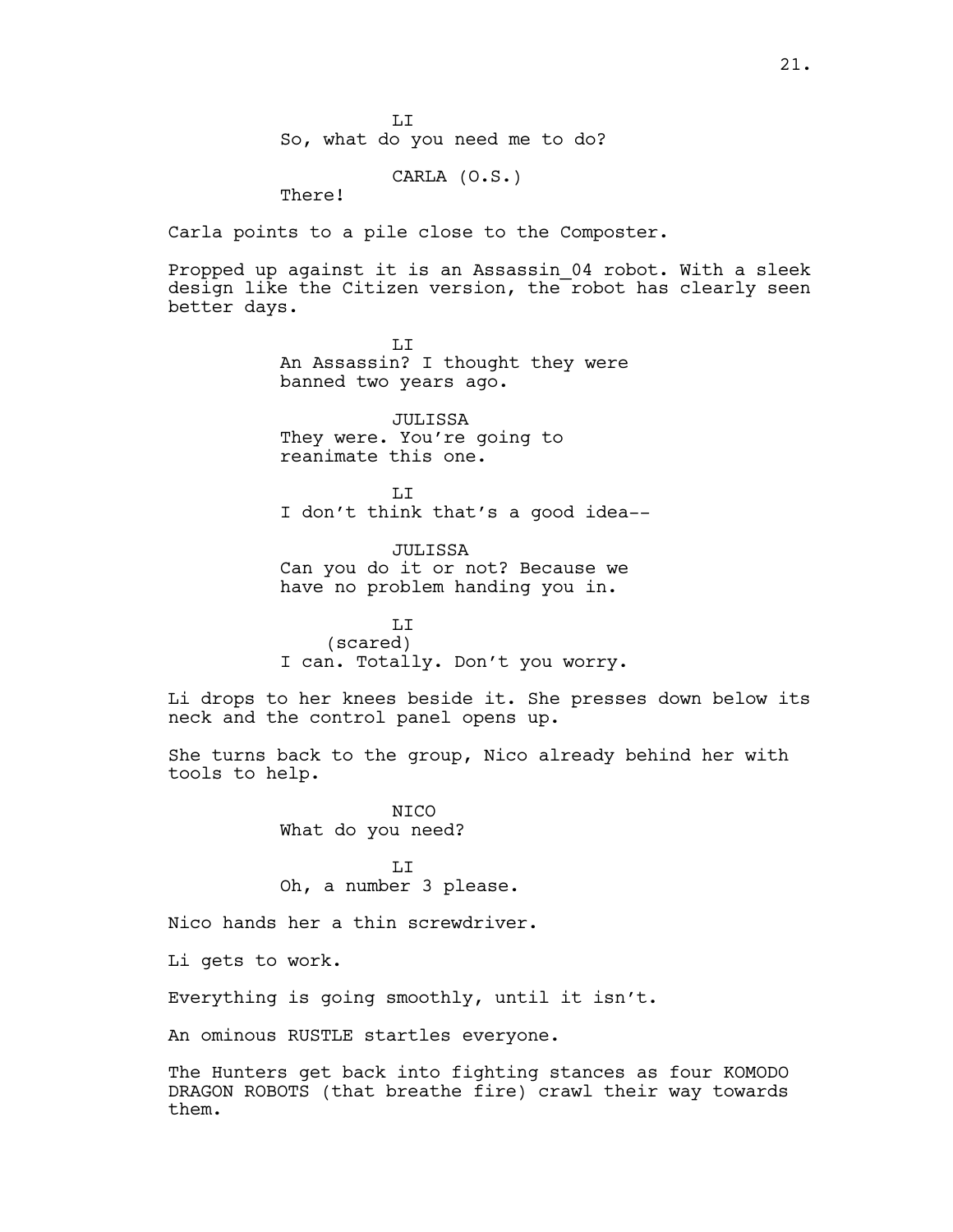A BEAT. The Hunters and reptiles face off.

The dragons open their mouths, an announcer voice talks out of them.

> ANNOUNCER (V.O.) This is a restricted area. Please exit immediately or we will be forced to forcibly remove you. This is an order by the Collective, refusal to comply will end in certain doom.

A BEAT. The Hunters look at each other.

**JULISSA** 

No?

The reptiles pounce. One lands on Roco's face, another latches onto Amery's leg, and the final one aims for Julissa.

Julissa sees it coming and strikes it aside.

JULISSA (CONT'D) Nico, stay with her. Carla, with me.

They nod. They've clearly done this before.

Carla and Julissa rush towards Roco and Amery to help.

Li's hands move quickly, as she reprograms the Assassin through her band.

> NICO Wait, why don't you connect it to my tablet?

Nico goes to hand Li his tablet, when a GIANT METAL CLAW drops from the sky and scoops both Li and the robot up.

Li SCREAMS, holding on for dear life.

# **LANDFILL - CONTINUOUS**

A reptile spits fire at Carla. Julissa grabs a metal pole and rams it through the head of one. It shuts off.

Onto the next one. Roco grabs it by the waist and tears it in half with his bare hands.

Carla rushes to her sister, hits the dragon latched on Amery's leg on the head and it releases.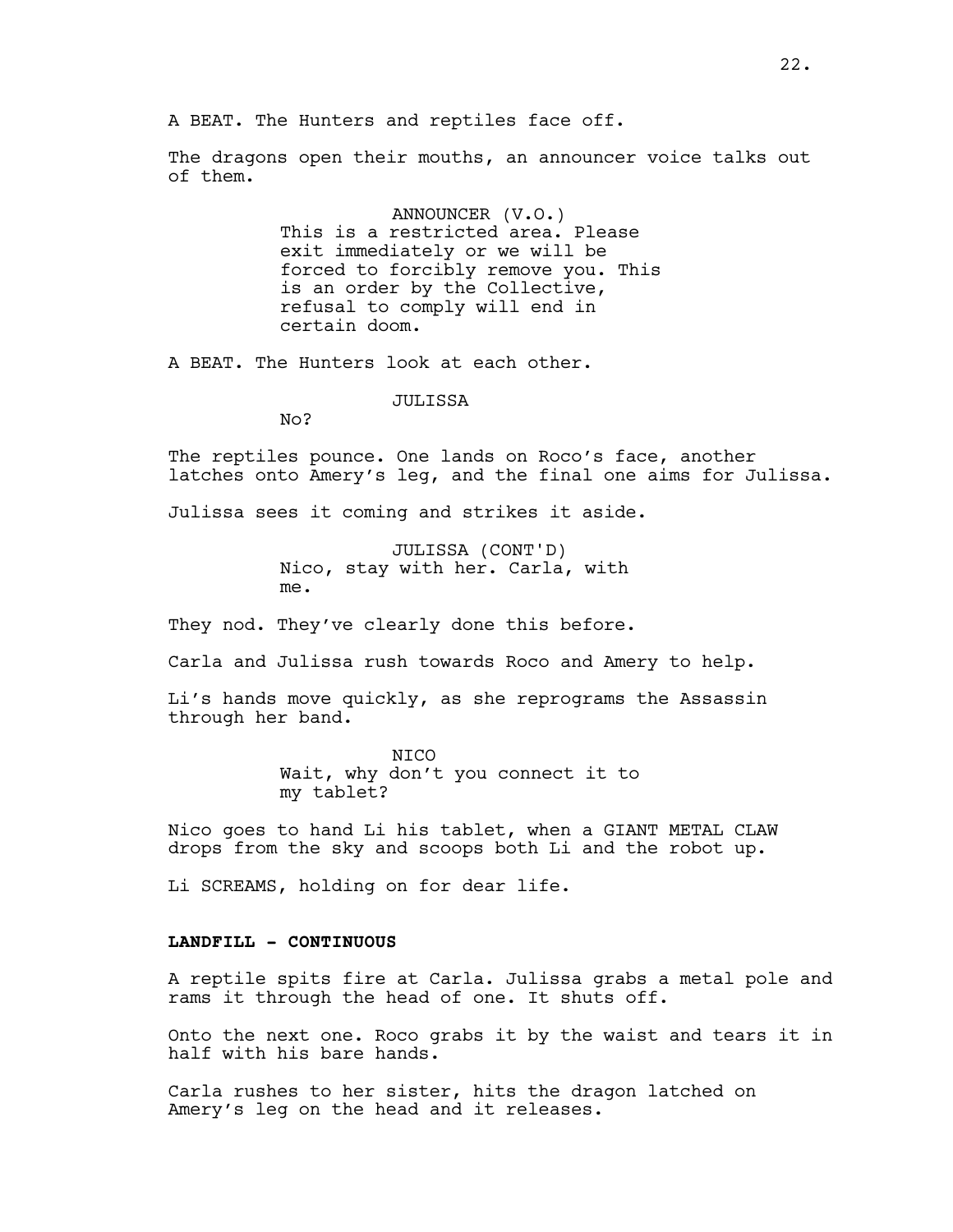But it's a little too late, the damage has been done as blood drips down Amery's leg.

Roco arrives, grabs the dragon by the tail and swings it away.

# NICO (O.S.) Julissa! We have a problem.

Julissa turns to Nico. Notices Li is gone.

JULISSA Where's the commoner!?

Nico points to Li as the claw sets her down on the conveyor belt headed directly to the furnace.

#### **COMPOSTER - CONTINUOUS**

Li frantically looks around her for a way down. It's high off the ground, but not high enough so that she can't jump off.

Her eyes land on Daisy who stands at the other side of the Composter, right in front of the controls for the claw.

LI

*You*!?

**DATSY** You're welcome!

LI What are you doing!?

DAISY Saving you, duh?

LI Does it look like I'm safe?

DAISY Just jump! Leave the robot.

Li thinks for a second. No, she made a promise. She goes back to work. She's almost done.

> DAISY (CONT'D) What are you doing? Just jump!

#### **DAISY - CONTINUOUS**

Daisy watches as Li continues to work on the robot.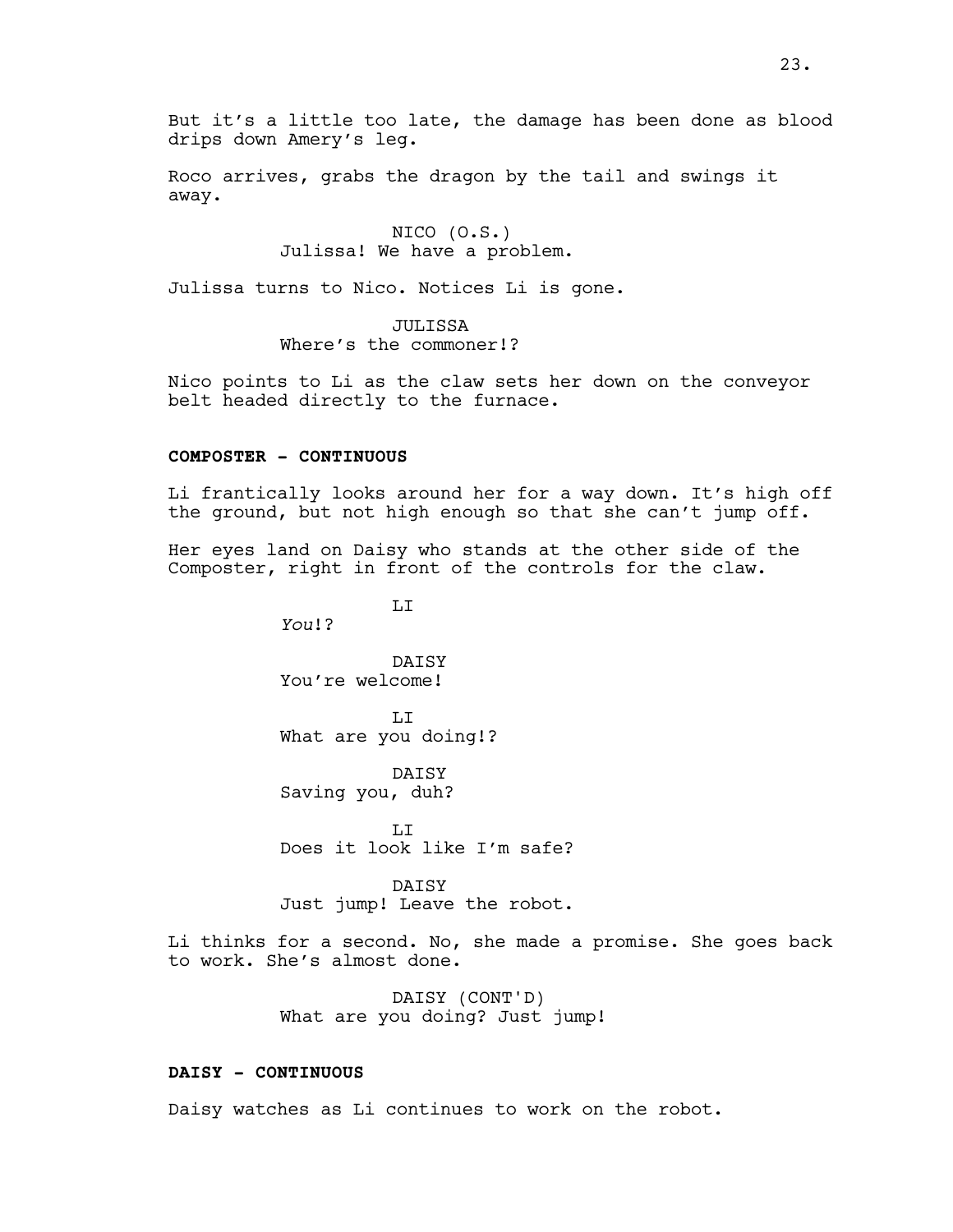She's utterly confused, a little annoyed.

Butter GROWLS beside her, causing Daisy to turn around.

From her left, the Komodo robot that Julissa shoved aside stalks up on them.

### **LI - CONTINUOUS**

Li gets closer and closer to the roaring fire.

The flames reflect on the Assassin's body.

On Li's terrified eyes.

*Is this the end?*

# **INT. THE WILDERNESS - FACTORY LANDFILL - DAY**

Butter pounces on the Komodo robot. She bites down on its head, but the robot's metal skin is too thick.

It quickly overpowers Butter, sends her flying across the factory with a flick of its tail.

Daisy SCREAMS after Butter.

Butter still breathes, but she's down for sure.

The Komodo then turns its sights on Daisy. But before it can attack, it opens its mouth.

> ANNOUNCER (V.O.) This is a restricted area. Please exit immediately or we will be forced to call reinforcements. This is an order by the Collective--

A large foot squishes the robot's head to a pulp.

Daisy looks up at Roco.

Julissa and Carla behind him. They look at Daisy with hungry eyes.

> JULISSA Well, well, if it isn't the reject. It's nice to see you again.

Daisy turns to run away but immediately bumps into Nico, who helps Amery walk.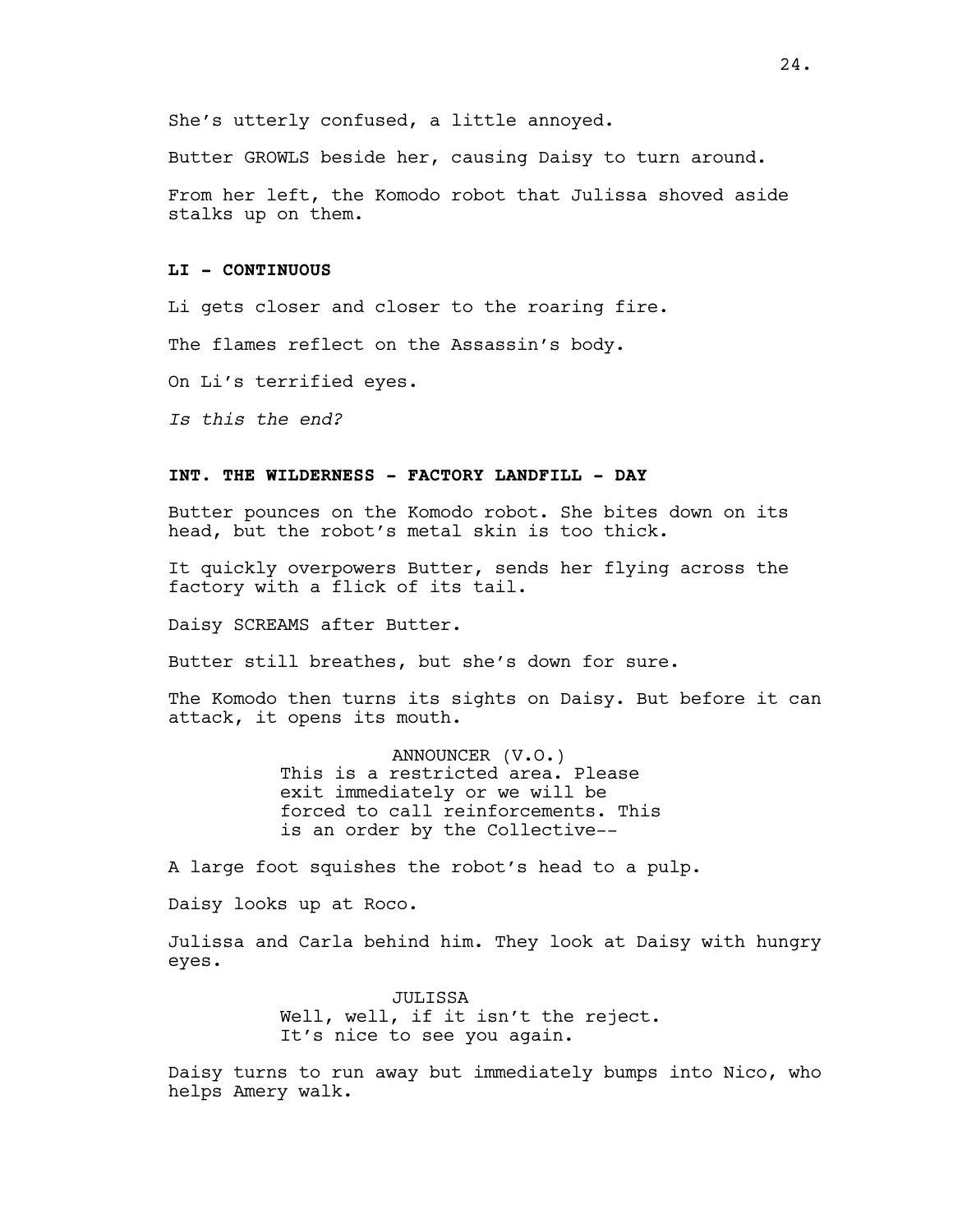She falls back to the ground, her pouch exposed.

Julissa notices it immediately.

JULISSA (CONT'D) What do we have here?

She goes to grab it, but Daisy is immediately defensive.

Daisy bites Julissa's hand. Julissa pulls away, fast.

Roco immediately moves forward and picks up Daisy with one hand.

She fidgets, thrashes.

# DAISY

Let me go!

Julissa shoots Daisy a cocky smile.

JULISSA Now, why would I do that?

Julissa steps forward and grabs Daisy's sling.

DATSY No! That's mine!

Julissa is even more intrigued now.

JULISSA Let's see what's got you in such a fuss--

As soon as she opens the bag, a bright glow blinds them all.

JULISSA (CONT'D) It can't be.

Julissa takes out the tube for everyone to see.

Inside the self-sustaining terrarium tube, a small PLANT grows. A sturdy stem and leaf sprig from a large apple seed.

Julissa's mouth curls into a wicked smile as the rest of the Hunters watch the plant in awe.

> JULISSA (CONT'D) Oh, you're going to make us rich.

Daisy struggles against Roco even more, but he just places her under his arm.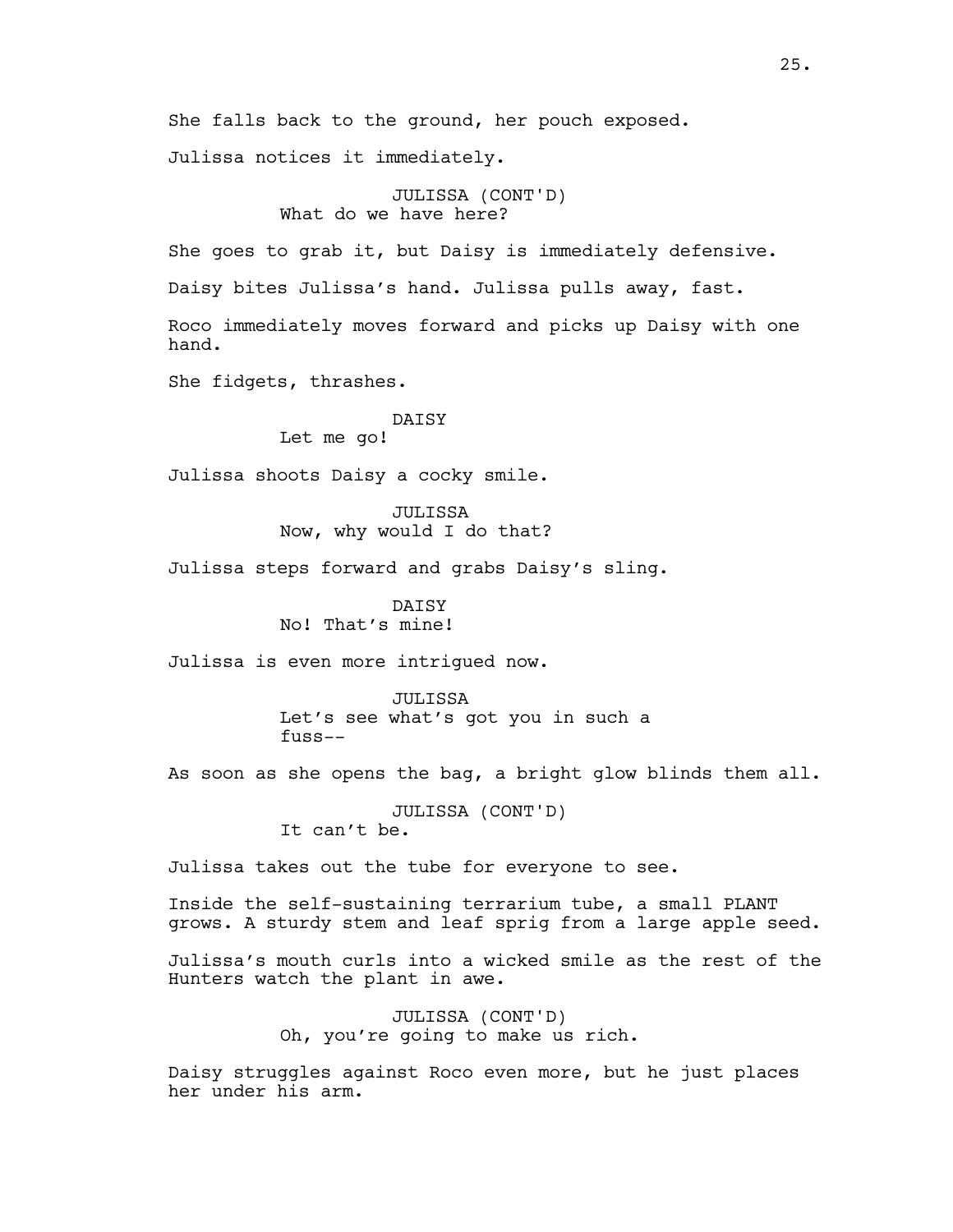(MORE) Suddenly, the furnace RAGES. The flames overflow and engulf the conveyor belt. All eyes turn to it. Li is nowhere to be seen. Julissa is annoyed. JULISSA (CONT'D) Useless girl. Whatever, let's go. The Hunters turn to leave when the Assassin 04 model lands dramatically before them. Li holds onto its back for dear life. JULISSA (CONT'D) What!? The Assassin holds an arm up, a simple laser gun exposed and aimed at them as Li gets off. T<sub>I</sub>T Stop! I did what you asked, so let her go. Julissa BURSTS out LAUGHING. JULISSA I don't care about that piece of junk now. (holds the Seed out) Not when I have this. LI Then you don't need the girl either. JULISSA No, she's just a nice bonus for all the trouble she's caused me. Li looks at Daisy, she's terrified. She then looks at Julissa. She's not backing down. LI (fake surrender) Fine, I guess you're right. I'll get out of your way. Julissa smiles smugly, unaware. LI (CONT'D) Just one more thing before you leave.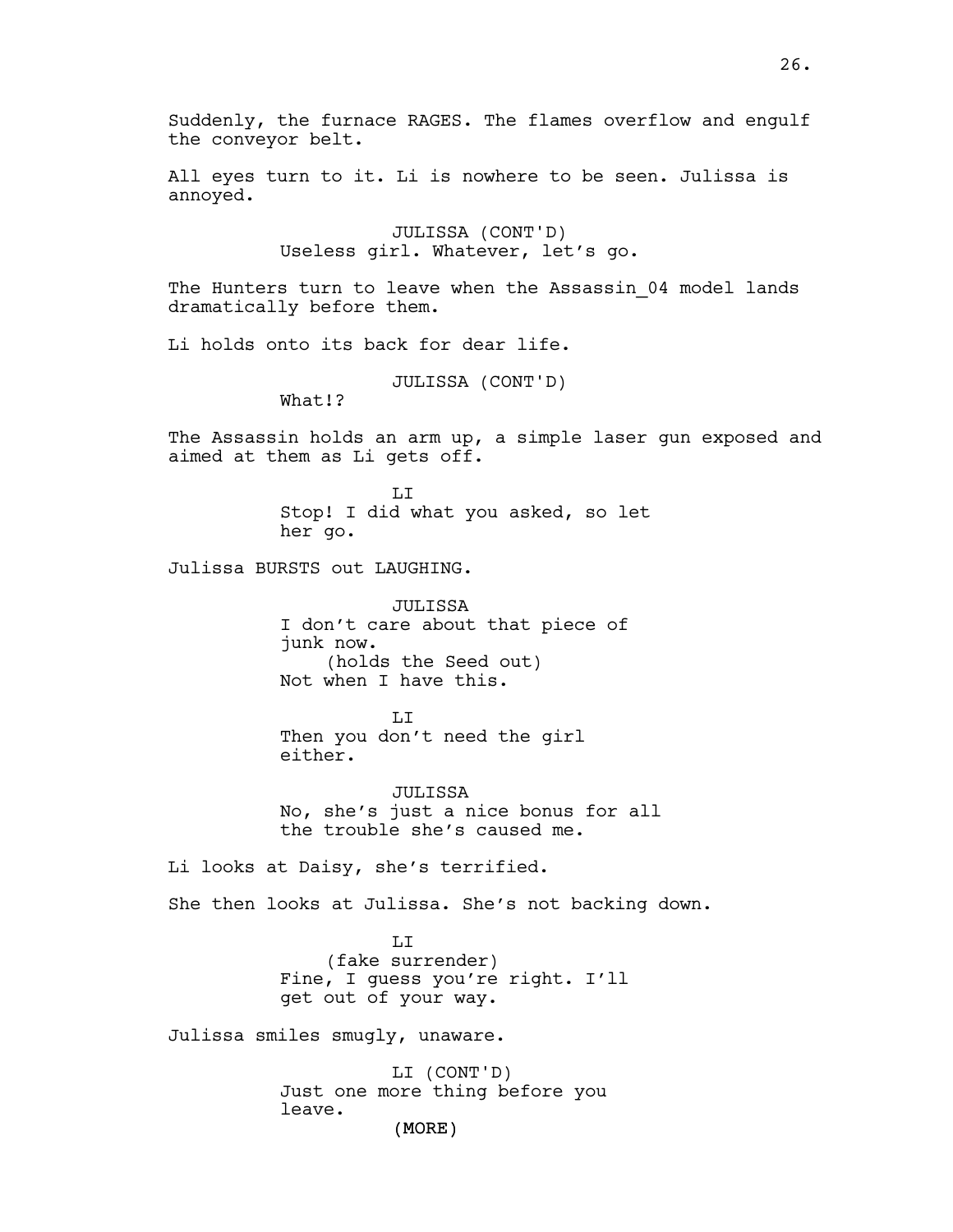# LI (CONT'D) (turns to Assassin) Assassin, engage.

The inconspicuous robot takes a step forward.

LI (CONT'D)

Retrieve.

An awkward BEAT before it TRANSFORMS into a badass killing machine.

### JULISSA

Oh no. Run!

Julissa bolts as the robot pursues them.

Roco drops Daisy on the ground as Li, a broken pipe in hand, swings at him.

Roco dodges, runs away with the group.

On the opposite side, Butter is back up. She runs after Julissa. Daisy notices and runs after her.

### **INT. THE WILDERNESS - FACTORY LANDFILL - CONTINUOUS**

Butter bites down on Julissa's wrist. The test tube falls from her hand and towards the ground.

In slow motion, Daisy dives under it and expertly catches it.

Li stands over Julissa, pipe in hand, threatening.

Julissa scurries backwards, towards her people.

JULISSA This isn't over, commoner!

Li and Daisy watch as the Hunters run away, the Assassin hot on their heels.

> T<sub>I</sub>T I think that's enough. (to Assassin) Assassin, mission complete!

The robot processes the command and transforms back to its normal form. It walks back to them.

Li notices Daisy is uneasy, Butter takes a protective stance in front of her.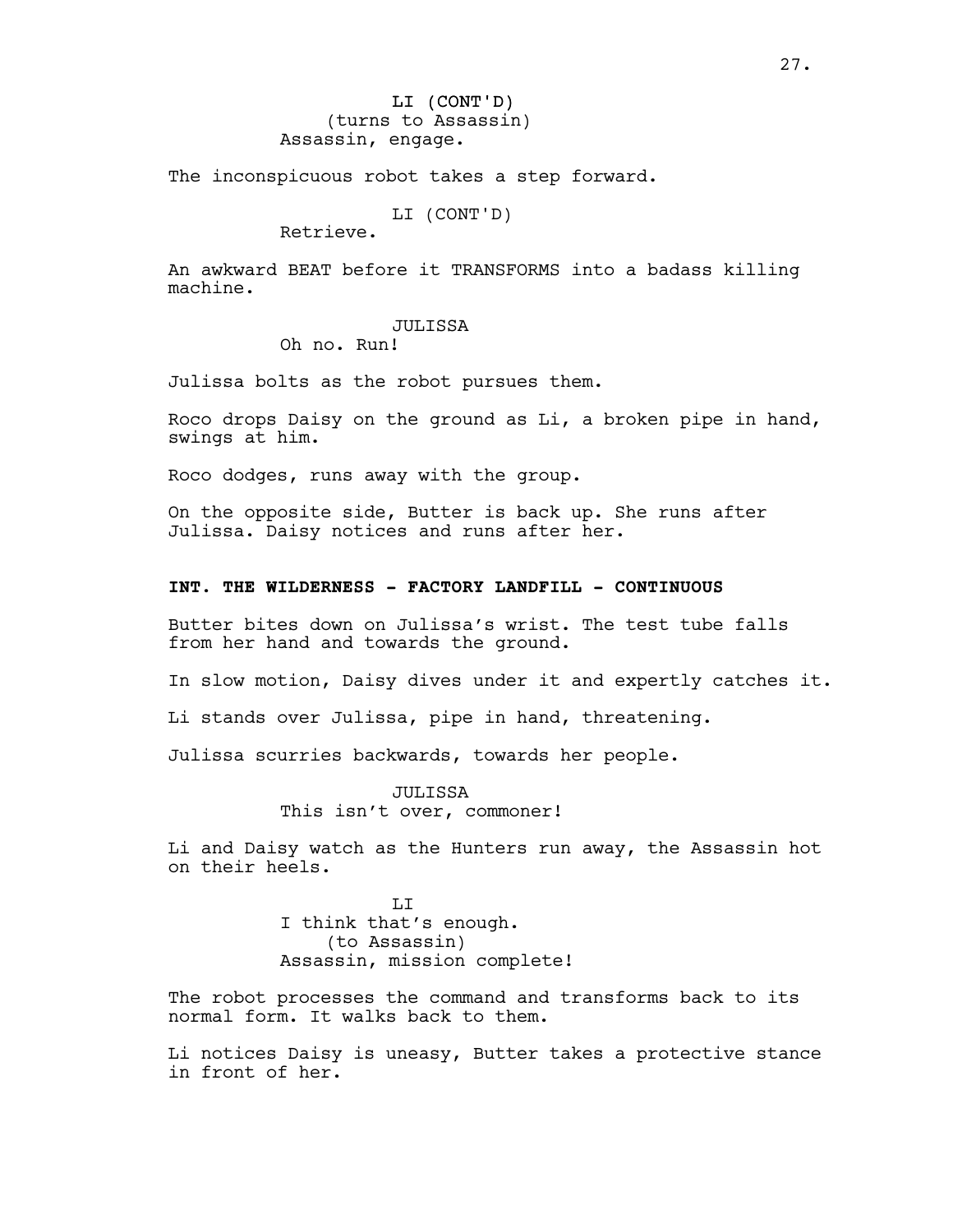LI (CONT'D) It's okay. It can't hurt you. I control what it does.

Li shows Daisy her modified hologram screen with all the controls for the robot.

> DAISY I thought robots were supposed to have a consciousness of their own.

 $T_{\rm L}$ Hmm, I guess you're right. (to Assassin) Assassin, down.

The robot drops to its knees for easier access to its mainframe.

Li quickly opens it back up and flips a switch.

LI (CONT'D) I'm Li by the way.

DATSY Daisy. This is Butter.

Butter BARKS.

**GTGT** Hello Butter!

Li jumps back.

The Assassin, or GIGABYTE (GIGI) reanimates. A kawaii animated face appears.

> GIGI (CONT'D) I am Gigabyte, but you can call me Gigi.

Li and Daisy exchange a look.

DAISY She can't actually speak...

GIGI Oh, of course. Silly me. She's just a dog.

DAISY Hey! She's more than that!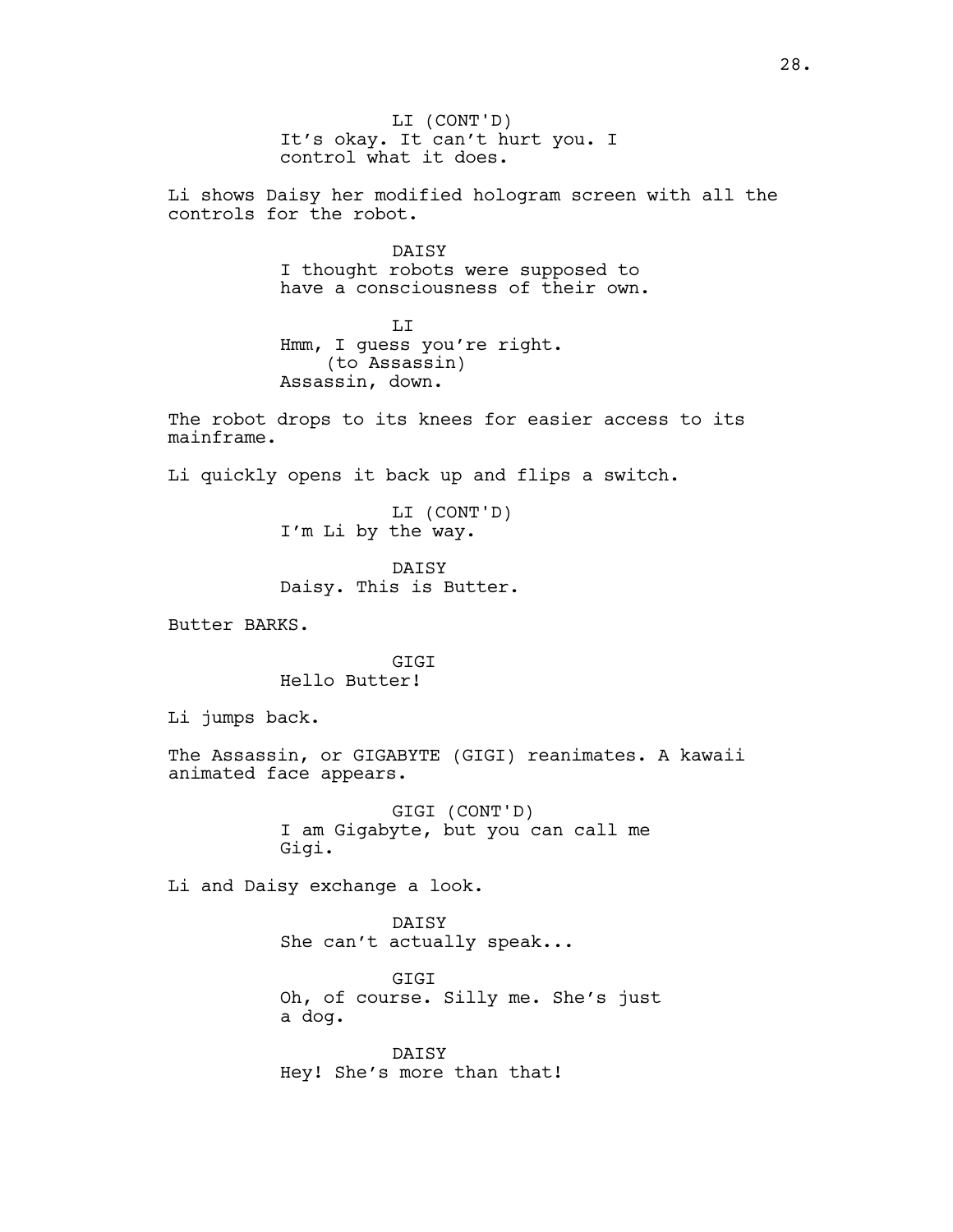GIGI Yes, of course, a loyal companion. (turns to Daisy) And that is a Malus domestica.

LI

A what?

DAISY Apple tree.

LI Wait that's real?

Daisy clutches the seed in her hands. Overprotective.

GIGI I believe it is the first recorded plant since the Extinction.

Li looks at Daisy with a turbulent expression, her mind races.

*Could this be Earth's salvation?*

# **END OF ACT THREE**